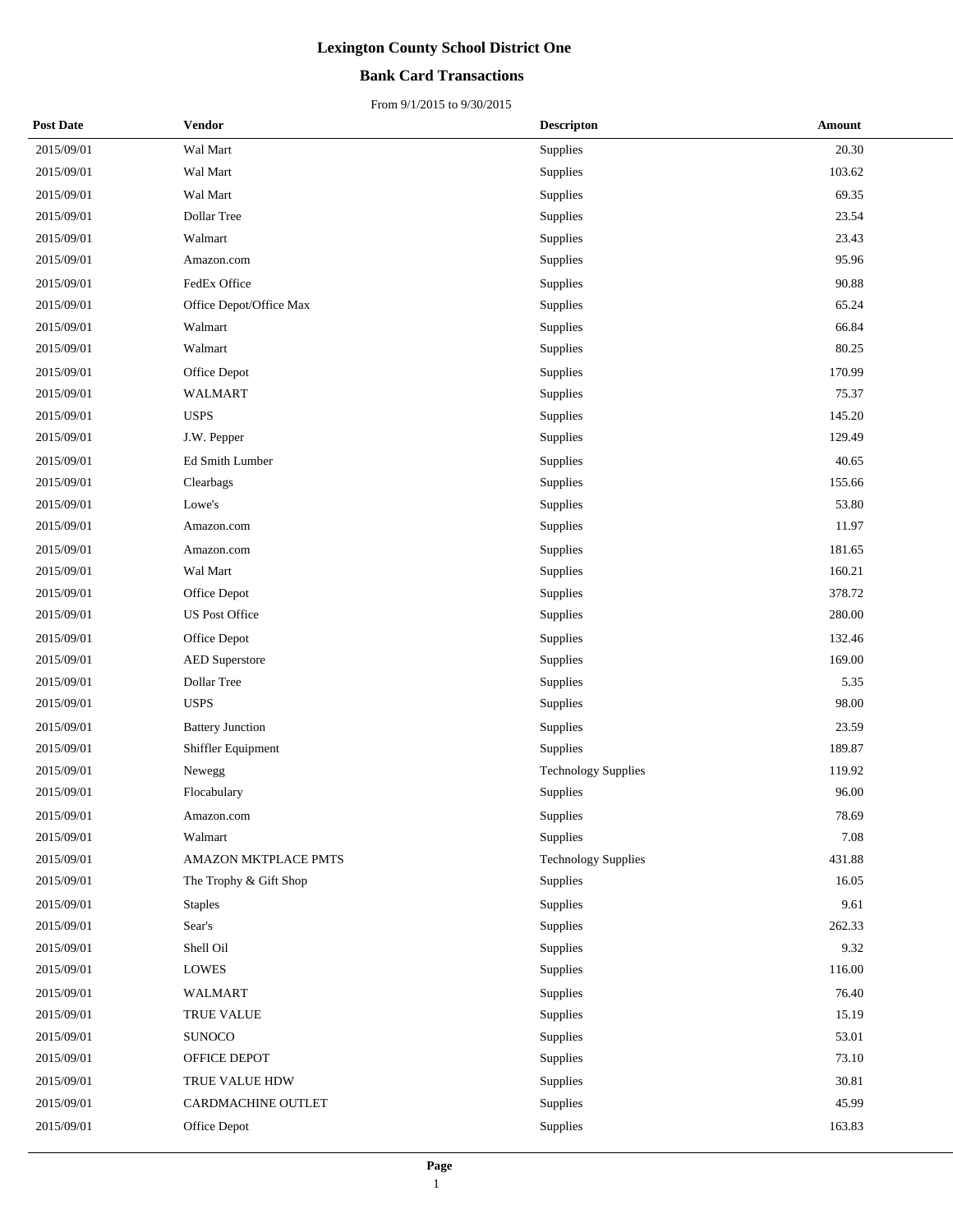### **Bank Card Transactions**

| <b>Post Date</b> | <b>Vendor</b>                         | <b>Descripton</b>          | Amount   |
|------------------|---------------------------------------|----------------------------|----------|
| 2015/09/01       | FOREIGN TRANSACTION FEE               | Other Prof & Tech Service  | 4.48     |
| 2015/09/01       | INT BACCALAUREATE ORG STORE           | Other Prof & Tech Service  | 149.28   |
| 2015/09/01       | <b>VISTA PRINT</b>                    | Printing and Binding       | 265.99   |
| 2015/09/01       | <b>FOLLETT</b>                        | <b>Library Books</b>       | 136.34   |
| 2015/09/01       | Atlas Pen & Pencil                    | Supplies                   | 98.66    |
| 2015/09/01       | Ebay Market Place                     | Supplies                   | 71.89    |
| 2015/09/01       | Surveymonkey.com                      | Software Renewal/Agreemen  | 78.00    |
| 2015/09/01       | Amazon.Com                            | Supplies                   | 46.88    |
| 2015/09/01       | Amazon.Com                            | Supplies                   | 5.99     |
| 2015/09/01       | Amazon.Com                            | Supplies                   | 80.98    |
| 2015/09/01       | Amazon.Com                            | Supplies                   | 5.99     |
| 2015/09/01       | Amazon.Com                            | Supplies                   | 35.94    |
| 2015/09/01       | Amazon.Com                            | Supplies                   | 35.94    |
| 2015/09/01       | Amazon.Com                            | Supplies                   | 17.97    |
| 2015/09/01       | Amazon.Com                            | Supplies                   | 5.99     |
| 2015/09/01       | <b>SCASA</b>                          | Travel                     | 175.00   |
| 2015/09/01       | Delta Airlines                        | Travel                     | 418.80   |
| 2015/09/01       | <b>Expeditionary Learning</b>         | Travel                     | 250.00   |
| 2015/09/01       | <b>Expeditionary Learning Nationa</b> | Travel                     | 1,050.00 |
| 2015/09/01       | Delta Airlines                        | Travel                     | 418.80   |
| 2015/09/01       | <b>INACOL</b>                         | Travel                     | 750.00   |
| 2015/09/01       | Delta Airlines                        | Travel                     | 418.80   |
| 2015/09/01       | <b>INACOL</b>                         | Travel                     | 750.00   |
| 2015/09/01       | <b>ASCD</b>                           | Supplies                   | 66.62    |
| 2015/09/01       | <b>Tiger Direct</b>                   | Supplies                   | 110.14   |
| 2015/09/01       | Amazon                                | Supplies                   | 29.90    |
| 2015/09/01       | Amazon                                | Supplies                   | 74.37    |
| 2015/09/01       | Storey's Florist                      | Supplies                   | 180.50   |
| 2015/09/01       | Dell                                  | Supplies                   | 58.82    |
| 2015/09/01       | Amazon                                | Supplies                   | 87.59    |
| 2015/09/01       | Amazon                                | Technology Supplies        | 106.76   |
| 2015/09/01       | Amazon                                | <b>Technology Supplies</b> | 5.40     |
| 2015/09/01       | Amazon                                | <b>Technology Supplies</b> | 106.74   |
| 2015/09/01       | $\operatorname{ACTE}$                 | Dues and Fees              | 90.00    |
| 2015/09/01       | Publix                                | Other Objects              | 8.97     |
| 2015/09/01       | Bi Lo                                 | Other Objects              | 35.94    |
| 2015/09/01       | Zoe's                                 | Other Objects              | 102.69   |
| 2015/09/01       | Panera Bread                          | Other Objects              | 43.79    |
| 2015/09/01       | PINE PRESS PRINTING                   | Supplies                   | 30.25    |
| 2015/09/01       | <b>Hyatt Regency</b>                  | Travel                     | 149.23   |
| 2015/09/01       | OFFICE DEPOT                          | Supplies                   | 39.72    |
| 2015/09/01       | Target                                | Supplies                   | 15.94    |
| 2015/09/01       | Amazon.Com                            | Supplies                   | 103.96   |
| 2015/09/01       | Office Depot -                        | Supplies                   | 127.26   |
| 2015/09/01       | Gilbert Post Office                   | Supplies                   | 98.00    |
|                  |                                       |                            |          |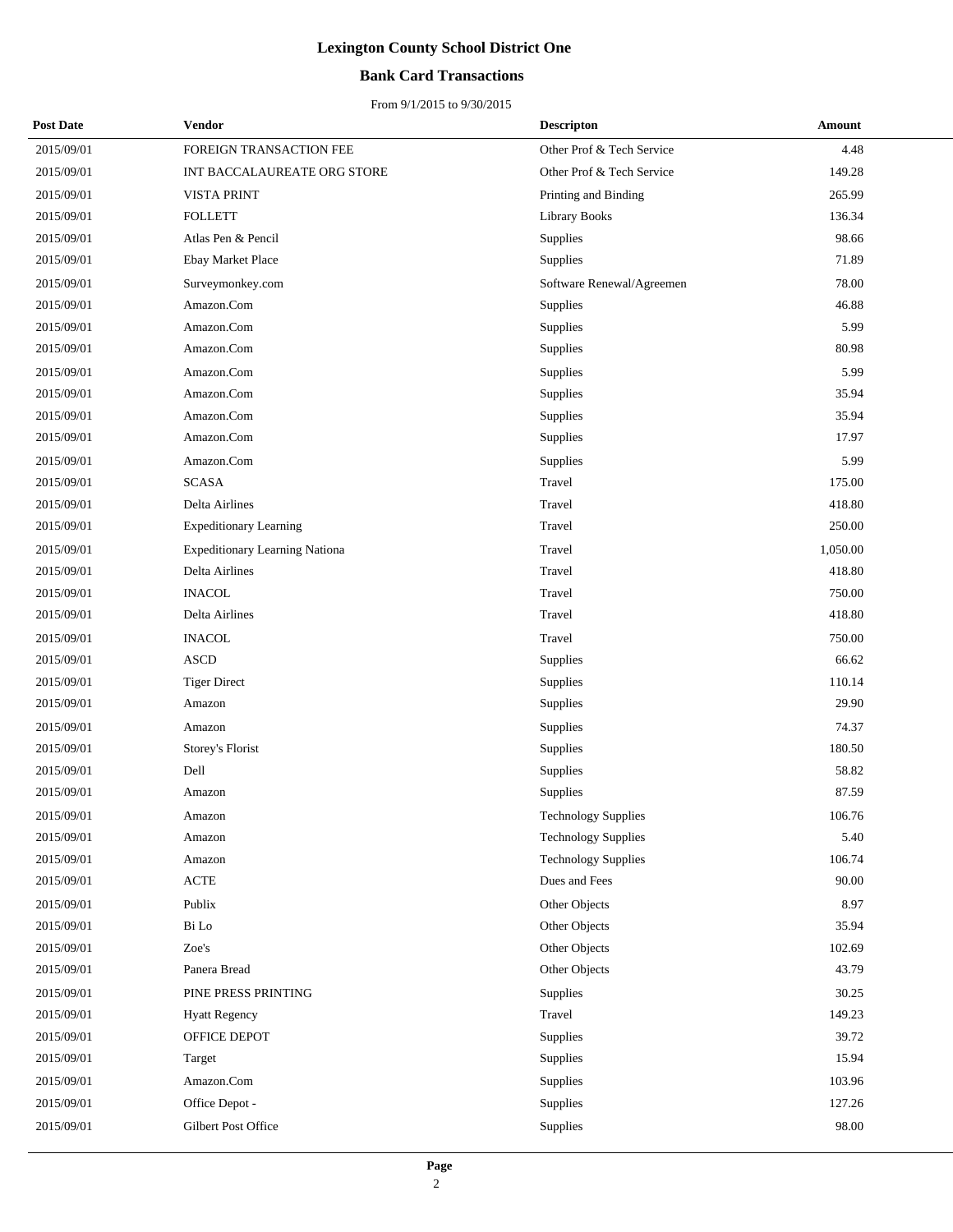### **Bank Card Transactions**

| <b>Post Date</b> | <b>Vendor</b>                  | <b>Descripton</b>       | Amount |
|------------------|--------------------------------|-------------------------|--------|
| 2015/09/01       | <b>Staples</b>                 | Supplies                | 138.81 |
| 2015/09/01       | FedEx Office                   | Supplies                | 83.40  |
| 2015/09/01       | Office Depot/Office Max        | Supplies                | 106.99 |
| 2015/09/01       | Office Depot/Office Max        | Supplies                | 67.17  |
| 2015/09/01       | Lexington Printing             | Supplies                | 31.03  |
| 2015/09/01       | Office Depot                   | Supplies                | 34.22  |
| 2015/09/01       | Office Depot                   | Supplies                | 102.69 |
| 2015/09/01       | Pine Press                     | Supplies                | 31.03  |
| 2015/09/01       | Office Depot                   | Supplies                | 59.13  |
| 2015/09/01       | Office Depot                   | Supplies                | 91.70  |
| 2015/09/01       | Office Depot                   | Supplies                | 64.27  |
| 2015/09/01       | HILTON HOTELS MYRTLE MYRTLE BE | Travel                  | 219.78 |
| 2015/09/01       | HILTON HOTELS MYRTLE MYRTLE BE | Travel                  | 125.43 |
| 2015/09/01       | HILTON HOTELS MYRTLE MYRTLE BE | Travel                  | 125.43 |
| 2015/09/01       | HILTON HOTELS MYRTLE MYRTLE BE | Travel                  | 219.78 |
| 2015/09/01       | Shell Oil                      | Supplies-Maintenace     | 62.60  |
| 2015/09/01       | Shell Oil                      | Supplies-Maintenace     | 74.40  |
| 2015/09/01       | A-Z Lawnmower                  | Supplies-Maintenace     | 213.55 |
| 2015/09/01       | Shell Oil                      | Supplies-Maintenace     | 71.50  |
| 2015/09/01       | A-Z Lawnmower                  | Supplies-Maintenace     | 104.26 |
| 2015/09/01       | Shell Oil                      | Supplies-Maintenace     | 69.11  |
| 2015/09/01       | AutoZone                       | Supplies-Maintenace     | 48.37  |
| 2015/09/01       | Shell Oil                      | Supplies-Maintenace     | 69.87  |
| 2015/09/01       | Shell Oil                      | Supplies-Maintenace     | 54.81  |
| 2015/09/01       | Shell Oil                      | Supplies-Maintenace     | 69.83  |
| 2015/09/01       | Shell Oil                      | Supplies-Maintenace     | 71.66  |
| 2015/09/01       | Shell Oil                      | Supplies-Maintenace     | 52.22  |
| 2015/09/01       | <b>Tractor Supply</b>          | Supplies-Maintenace     | 26.88  |
| 2015/09/01       | A-Z LAWNMOWER PARTS            | Supplies                | 33.23  |
| 2015/09/01       | THE HOME DEPOT                 | Supplies                | 350.67 |
| 2015/09/01       | <b>AUTOZONE</b>                | Supplies                | 13.92  |
| 2015/09/01       | SHERWIN WILLIAMS               | Supplies                | 171.29 |
| 2015/09/01       | EXXONMOBIL                     | Supplies                | 83.61  |
| 2015/09/01       | Ferguson                       | Supplies-Maintenace     | 243.08 |
| 2015/09/01       | Amazon                         | Supplies-Maintenace     | 240.24 |
| 2015/09/01       | KANGAROO EXPRESS               | Supplies                | 34.83  |
| 2015/09/01       | HOME DEPOT                     | Supplies                | 52.26  |
| 2015/09/01       | WALMART                        | Supplies                | 10.67  |
| 2015/09/01       | Ferguson                       | Supplies-Maintenace     | 10.25  |
| 2015/09/01       | Carts Plus                     | Repairs and Maintenance | 45.00  |
| 2015/09/01       | WP Law                         | Supplies-Maintenace     | 123.40 |
| 2015/09/01       | Lowe's                         | Supplies                | 53.46  |
| 2015/09/01       | Shell Oil                      | Supplies                | 34.74  |
| 2015/09/01       | Lowe's                         | Supplies                | 24.82  |
| 2015/09/01       | Walker Hardware                | Supplies                | 5.18   |
|                  |                                |                         |        |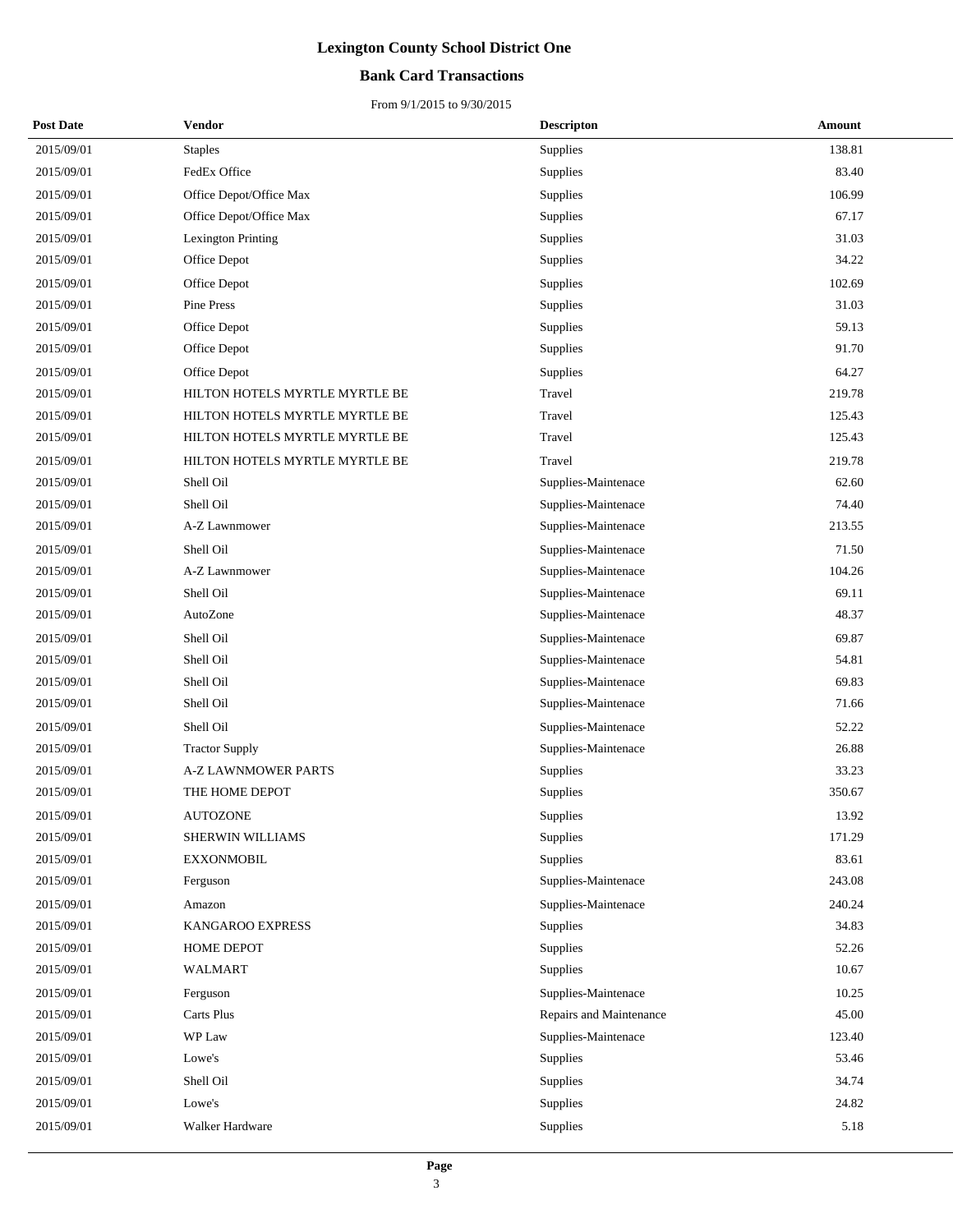### **Bank Card Transactions**

| <b>Post Date</b> | Vendor                                | <b>Descripton</b>   | Amount |
|------------------|---------------------------------------|---------------------|--------|
| 2015/09/01       | Walker Hardware                       | Supplies            | 1.77   |
| 2015/09/01       | Walker Hardware                       | Supplies            | 8.23   |
| 2015/09/01       | Shell Oil                             | Supplies            | 38.06  |
| 2015/09/01       | Shell Oil                             | Supplies            | 39.18  |
| 2015/09/01       | Ferguson                              | Supplies-Maintenace | 22.17  |
| 2015/09/01       | Lowe's                                | Supplies-Maintenace | 18.62  |
| 2015/09/01       | Ferguson                              | Supplies-Maintenace | 27.83  |
| 2015/09/01       | Smith and Jones                       | Supplies            | 6.88   |
| 2015/09/01       | Amazon.com                            | Supplies            | 9.82   |
| 2015/09/01       | Exxonmobile                           | Supplies            | 40.00  |
| 2015/09/01       | Ferguson                              | Supplies-Maintenace | 121.96 |
| 2015/09/01       | LOWE'S                                | Supplies            | 93.32  |
| 2015/09/01       | LOWE'S                                | Supplies            | 36.27  |
| 2015/09/01       | LOWE'S                                | Supplies            | 79.06  |
| 2015/09/01       | Parker's                              | Supplies            | 48.15  |
| 2015/09/01       | Lowe's                                | Supplies            | 219.33 |
| 2015/09/01       | Lowe's                                | Supplies            | 16.95  |
| 2015/09/01       | Ferguson                              | Supplies-Maintenace | 8.45   |
| 2015/09/01       | Gateway                               | Supplies-Maintenace | 178.35 |
| 2015/09/01       | Ferguson                              | Supplies-Maintenace | 16.91  |
| 2015/09/01       | Ferguson                              | Supplies-Maintenace | 124.56 |
| 2015/09/01       | Ferguson                              | Supplies-Maintenace | 120.14 |
| 2015/09/01       | WP Law                                | Supplies-Maintenace | 25.04  |
| 2015/09/01       | Ferguson                              | Supplies-Maintenace | 64.79  |
| 2015/09/01       | Ferguson                              | Supplies-Maintenace | 20.09  |
| 2015/09/01       | Ferguson                              | Supplies-Maintenace | 59.90  |
| 2015/09/01       | Ferguson                              | Supplies-Maintenace | 140.73 |
| 2015/09/01       | Ferguson                              | Supplies-Maintenace | 60.99  |
| 2015/09/01       | Ferguson                              | Supplies-Maintenace | 9.16   |
| 2015/09/01       | Ferguson                              | Supplies-Maintenace | 49.53  |
| 2015/09/01       | Shell Oil                             | Supplies-Maintenace | 71.79  |
| 2015/09/01       | Lowe's                                | Supplies-Maintenace | 58.80  |
| 2015/09/01       | Price's                               | Supplies-Maintenace | 73.30  |
| 2015/09/01       | Derricks Service Center -             | Supplies            | 28.00  |
| 2015/09/01       | True Value of Lexington               | Supplies            | 21.35  |
| 2015/09/01       | Exxon Mobil - Pitt Stop               | Supplies            | 56.84  |
| 2015/09/01       | Lowe's                                | Supplies            | 39.01  |
| 2015/09/01       | True Value of Lexington               | Supplies            | 12.82  |
| 2015/09/01       | Lowe's                                | Supplies            | 299.02 |
| 2015/09/01       | Exxon Mobil - Pitt Stop               | Supplies            | 65.00  |
| 2015/09/01       | Walgreens                             | Supplies            | 8.01   |
| 2015/09/01       | A-Z Lawnmower                         | Supplies-Maintenace | 78.78  |
| 2015/09/01       | A-Z Lawnmower                         | Supplies-Maintenace | 122.15 |
| 2015/09/01       | <b>Superior Recreational Products</b> | Supplies            | 63.21  |
| 2015/09/01       | True Value                            | Supplies            | 181.27 |
|                  |                                       |                     |        |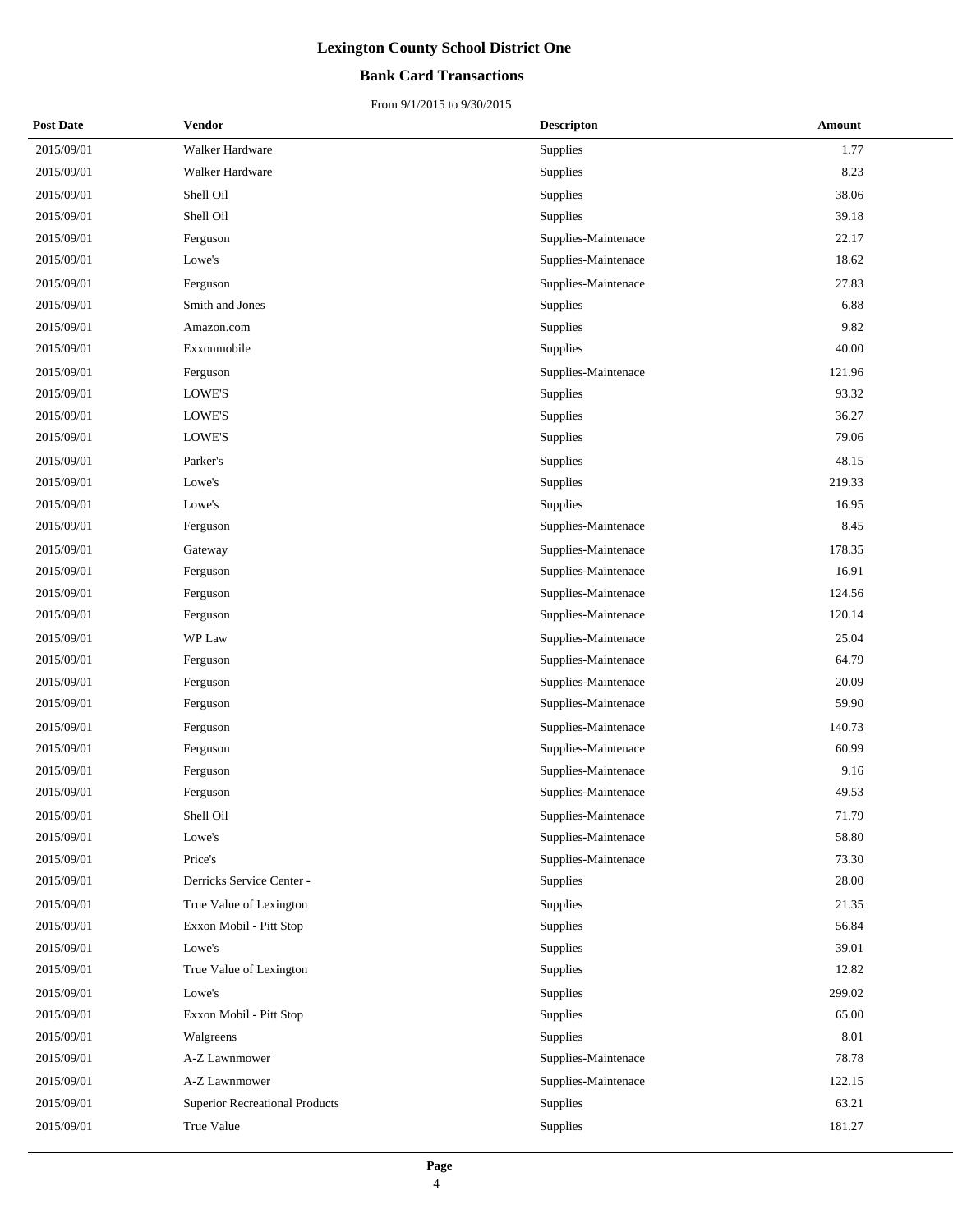### **Bank Card Transactions**

| <b>Post Date</b> | <b>Vendor</b>                 | <b>Descripton</b>         | Amount   |
|------------------|-------------------------------|---------------------------|----------|
| 2015/09/01       | Northern Tool & Equipment     | Supplies                  | 160.39   |
| 2015/09/01       | Columbia Flag & Sign Company  | Supplies                  | 52.43    |
| 2015/09/01       | Wicker Mart                   | Supplies                  | 408.21   |
| 2015/09/01       | A-Z Lawnmower                 | Supplies-Maintenace       | 78.78    |
| 2015/09/01       | Price's                       | Supplies-Maintenace       | 73.30    |
| 2015/09/01       | Lowe's                        | Supplies-Maintenace       | 19.98    |
| 2015/09/01       | Gateway                       | Supplies-Maintenace       | 55.99    |
| 2015/09/01       | Gateway                       | Supplies-Maintenace       | 184.22   |
| 2015/09/01       | Amazon                        | Supplies-Maintenace       | 240.24   |
| 2015/09/01       | ExxonMobile - Pitt Stop       | Supplies                  | 25.41    |
| 2015/09/01       | Lexington True Value Hardware | Supplies                  | 28.86    |
| 2015/09/01       | Amazon.com                    | Supplies                  | 417.02   |
| 2015/09/01       | Uline                         | Supplies                  | 87.39    |
| 2015/09/01       | ExxonMobile - Pitt Stop       | Supplies                  | 43.62    |
| 2015/09/01       | Office Depot                  | Supplies                  | 61.39    |
| 2015/09/01       | City Electric                 | Supplies-Maintenace       | 298.53   |
| 2015/09/01       | Fortline                      | Supplies-Maintenace       | 15.74    |
| 2015/09/01       | WP Law                        | Supplies-Maintenace       | 39.19    |
| 2015/09/01       | Sherwin Williams              | Supplies-Maintenace       | 42.82    |
| 2015/09/01       | WP Law                        | Repairs and Maintenance   | 76.00    |
| 2015/09/01       | Sparrow & Kennedy             | Supplies-Maintenace       | 101.05   |
| 2015/09/01       | Carquest                      | Supplies-Maintenace       | 35.86    |
| 2015/09/01       | WP Law                        | Supplies-Maintenace       | 36.65    |
| 2015/09/01       | Gateway                       | Supplies-Maintenace       | 49.68    |
| 2015/09/01       | A-Z Lawnmower                 | Supplies-Maintenace       | 39.63    |
| 2015/09/01       | Gateway                       | Supplies-Maintenace       | 9.84     |
| 2015/09/01       | FedEx Office                  | Printing and Binding      | 144.45   |
| 2015/09/01       | <b>SLED</b>                   | Other Prof & Tech Service | 192.00   |
| 2015/09/01       | WalMart                       | Supplies                  | 74.32    |
| 2015/09/01       | Caughmans                     | Supplies                  | 321.05   |
| 2015/09/01       | Enlows                        | Supplies                  | 80.19    |
| 2015/09/01       | Office Depot                  | Supplies                  | 222.52   |
| 2015/09/01       | Office Depot                  | Supplies                  | 290.18   |
| 2015/09/01       | CarQuest                      | Supplies                  | 106.91   |
| 2015/09/01       | LR Hook Tire                  | Supplies                  | 513.44   |
| 2015/09/01       | Office Depot                  | Supplies                  | 192.56   |
| 2015/09/01       | WalMart                       | Supplies                  | 81.56    |
| 2015/09/01       | Target                        | Supplies                  | 8.34     |
| 2015/09/01       | Office Depot                  | Supplies                  | $-19.26$ |
| 2015/09/01       | WalMart                       | Supplies                  | 72.78    |
| 2015/09/01       | Lowes                         | Supplies                  | 25.57    |
| 2015/09/01       | Office Depot                  | Supplies                  | 397.97   |
| 2015/09/01       | LR Hook                       | Supplies                  | 331.59   |
| 2015/09/01       | Blanchard                     | Supplies                  | 139.52   |
| 2015/09/01       | Amazon                        | Supplies                  | 147.99   |
|                  |                               |                           |          |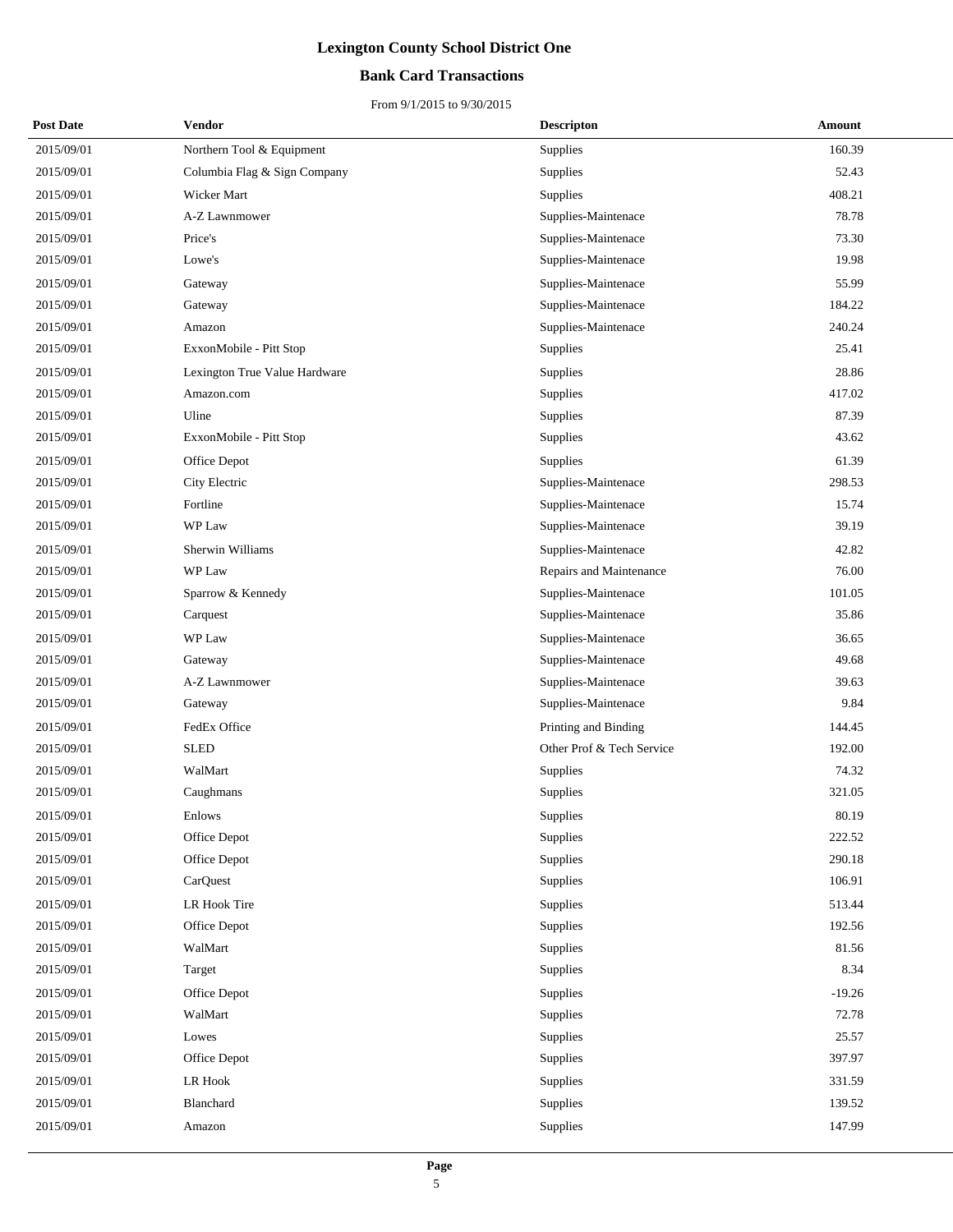### **Bank Card Transactions**

| <b>Post Date</b> | <b>Vendor</b>                  | <b>Descripton</b>         | Amount    |
|------------------|--------------------------------|---------------------------|-----------|
| 2015/09/01       | <b>USPS</b>                    | Supplies                  | 55.25     |
| 2015/09/01       | WalMart                        | Supplies                  | 18.13     |
| 2015/09/01       | WalMart                        | Supplies                  | 217.36    |
| 2015/09/01       | Office Depot                   | Supplies                  | 149.76    |
| 2015/09/01       | Enlows                         | Supplies                  | 4.82      |
| 2015/09/01       | Office Depot                   | Supplies                  | 44.92     |
| 2015/09/01       | Enlows                         | Supplies                  | 642.95    |
| 2015/09/01       | Interstate                     | Supplies                  | 58.73     |
| 2015/09/01       | EB September 2015 SOU          | Travel                    | 25.00     |
| 2015/09/01       | <b>Mentor Training</b>         | Travel                    | 40.00     |
| 2015/09/01       | EB September 2015 SOU          | Travel                    | 25.00     |
| 2015/09/01       | EB September 2015 SOU          | Travel                    | 25.00     |
| 2015/09/01       | EB September 2015 SOU          | Travel                    | 25.00     |
| 2015/09/01       | Texas Dept of Public Safety    | Other Prof & Tech Service | 3.32      |
| 2015/09/01       | <b>Image Toner</b>             | Supplies                  | 95.95     |
| 2015/09/01       | Office Depot                   | Supplies                  | 25.13     |
| 2015/09/01       | WalMart                        | Supplies                  | 63.46     |
| 2015/09/01       | <b>US Postal Service</b>       | Supplies                  | 12.17     |
| 2015/09/01       | Lowe's Home Center             | Supplies                  | 19.13     |
| 2015/09/01       | Office Depot                   | Supplies                  | 82.91     |
| 2015/09/01       | WalMart                        | Supplies                  | 6.42      |
| 2015/09/01       | WalMart                        | Other Objects             | 82.97     |
| 2015/09/01       | Wowza                          | Software Renewal/Agreemen | 1,995.00  |
| 2015/09/01       | My Badges                      | Supplies                  | 144.95    |
| 2015/09/01       | Amazon                         | Supplies                  | 90.87     |
| 2015/09/01       | Cable and Connections          | Supplies                  | 51.90     |
| 2015/09/01       | Label Value                    | Supplies                  | 182.06    |
| 2015/09/01       | Walmart                        | Supplies                  | 9.54      |
| 2015/09/01       | The Home Depot                 | Supplies                  | 4.88      |
| 2015/09/01       | My Badges                      | Supplies                  | 36.95     |
| 2015/09/01       | Computer Design Consulting Sou | Printing and Binding      | 64.20     |
| 2015/09/01       | Publix                         | Supplies                  | 13.90     |
| 2015/09/01       | Target                         | Supplies                  | 118.91    |
| 2015/09/01       | Walmart                        | Supplies                  | 11.78     |
| 2015/09/01       | <b>Resources for Educators</b> | Printing and Binding      | 243.27    |
| 2015/09/01       | Kohl's                         | Supplies                  | 101.65    |
| 2015/09/01       | The Breakthrough Coach         | Travel                    | 625.00    |
| 2015/09/01       | Office Depot                   | Supplies                  | 79.95     |
| 2015/09/01       | Walmart                        | Other Objects             | 9.05      |
| 2015/09/01       | Walmart                        | Other Objects             | 35.49     |
| 2015/09/01       | Little Caesar's Pizza          | Other Objects             | 165.85    |
| 2015/09/01       | Credit Voucher                 | Travel                    | $-214.94$ |
| 2015/09/01       | Omni Hotels and Resort         | Travel                    | 429.84    |
| 2015/09/01       | Amazon                         | Supplies                  | 92.67     |
| 2015/09/01       | Amazon                         | Supplies                  | 134.12    |
|                  |                                |                           |           |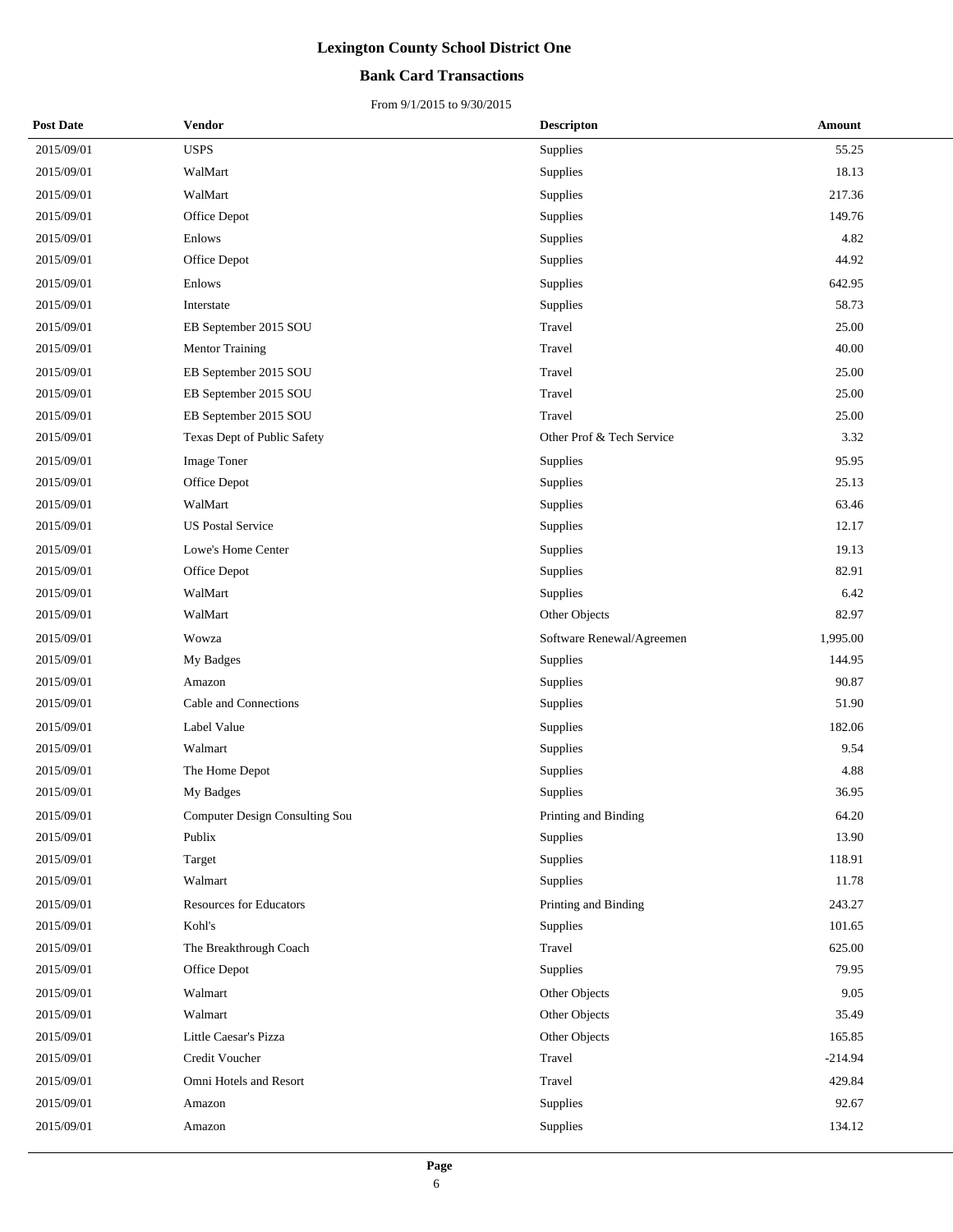### **Bank Card Transactions**

| <b>Post Date</b> | Vendor                      | <b>Descripton</b>       | Amount |
|------------------|-----------------------------|-------------------------|--------|
| 2015/09/01       | Amazon                      | Supplies                | 79.63  |
| 2015/09/01       | Amazon                      | Supplies                | 435.91 |
| 2015/09/01       | Marriott Marquis            | Travel                  | 105.00 |
| 2015/09/01       | Walmart                     | Supplies                | 9.03   |
| 2015/09/01       | City Electric               | Supplies                | 54.57  |
| 2015/09/01       | Lowes                       | Supplies                | 37.58  |
| 2015/09/01       | Lowes                       | Supplies                | 80.30  |
| 2015/09/01       | CC Dickson                  | Supplies                | 58.32  |
| 2015/09/01       | WW Grainger                 | Supplies                | 241.40 |
| 2015/09/01       | Lowes                       | Supplies                | 48.77  |
| 2015/09/01       | Lowes                       | Supplies                | 16.24  |
| 2015/09/01       | CC Dickson                  | Supplies                | 94.09  |
| 2015/09/01       | CC Dickson                  | Supplies                | 9.66   |
| 2015/09/01       | <b>United Refrigeration</b> | Supplies                | 122.65 |
| 2015/09/01       | Whaley Parts and Supply     | Supplies                | 105.10 |
| 2015/09/01       | Lowes                       | Supplies                | 11.61  |
| 2015/09/01       | Dewey's                     | Supplies                | 198.72 |
| 2015/09/01       | Ace Glass                   | Supplies                | 107.00 |
| 2015/09/01       | Dewey's                     | Repairs and Maintenance | 400.00 |
| 2015/09/01       | Whaley Parts and Supply     | Supplies                | 15.71  |
| 2015/09/01       | Walmart                     | Supplies                | 15.14  |
| 2015/09/01       | Lowes                       | Supplies                | 56.06  |
| 2015/09/01       | Lowes                       | Supplies                | 77.58  |
| 2015/09/01       | Lowes                       | Supplies                | 8.84   |
| 2015/09/01       | CC Dickson                  | Supplies                | 154.80 |
| 2015/09/01       | Ferguson Enterprises, Inc   | Supplies                | 7.85   |
| 2015/09/01       | Mayer Electric Supply       | Supplies                | 128.75 |
| 2015/09/01       | Mayer Electric Supply       | Supplies                | 82.85  |
| 2015/09/01       | Whaley Parts and Supply     | Supplies                | 400.18 |
| 2015/09/01       | Lowes                       | Supplies                | 23.21  |
| 2015/09/01       | <b>CC</b> Dickson           | Supplies                | 115.02 |
| 2015/09/01       | Lowes                       | Supplies                | 142.83 |
| 2015/09/01       | <b>United Refrigeration</b> | Supplies                | 303.48 |
| 2015/09/01       | CC Dickson                  | Supplies                | 19.20  |
| 2015/09/01       | CC Dickson                  | Supplies                | 49.14  |
| 2015/09/01       | Hagemeyer                   | Supplies                | 59.67  |
| 2015/09/01       | City Electric               | Supplies                | 62.90  |
| 2015/09/01       | Gator's Market Place        | Supplies                | 78.71  |
| 2015/09/01       | The Ups Store               | Pupil Activity          | 482.90 |
| 2015/09/01       | Amazon                      | Pupil Activity          | 57.71  |
| 2015/09/01       | Office Depot                | Pupil Activity          | 320.10 |
| 2015/09/01       | Office Depot                | Pupil Activity          | 99.51  |
| 2015/09/01       | INT BACCALAUREATE ORG STORE | Pupil Activity          | 310.91 |
| 2015/09/01       | FOREIGN TRANSACTION FEE     | Pupil Activity          | 9.33   |
| 2015/09/01       | Amazon.com                  | Pupil Activity          | 608.79 |
|                  |                             |                         |        |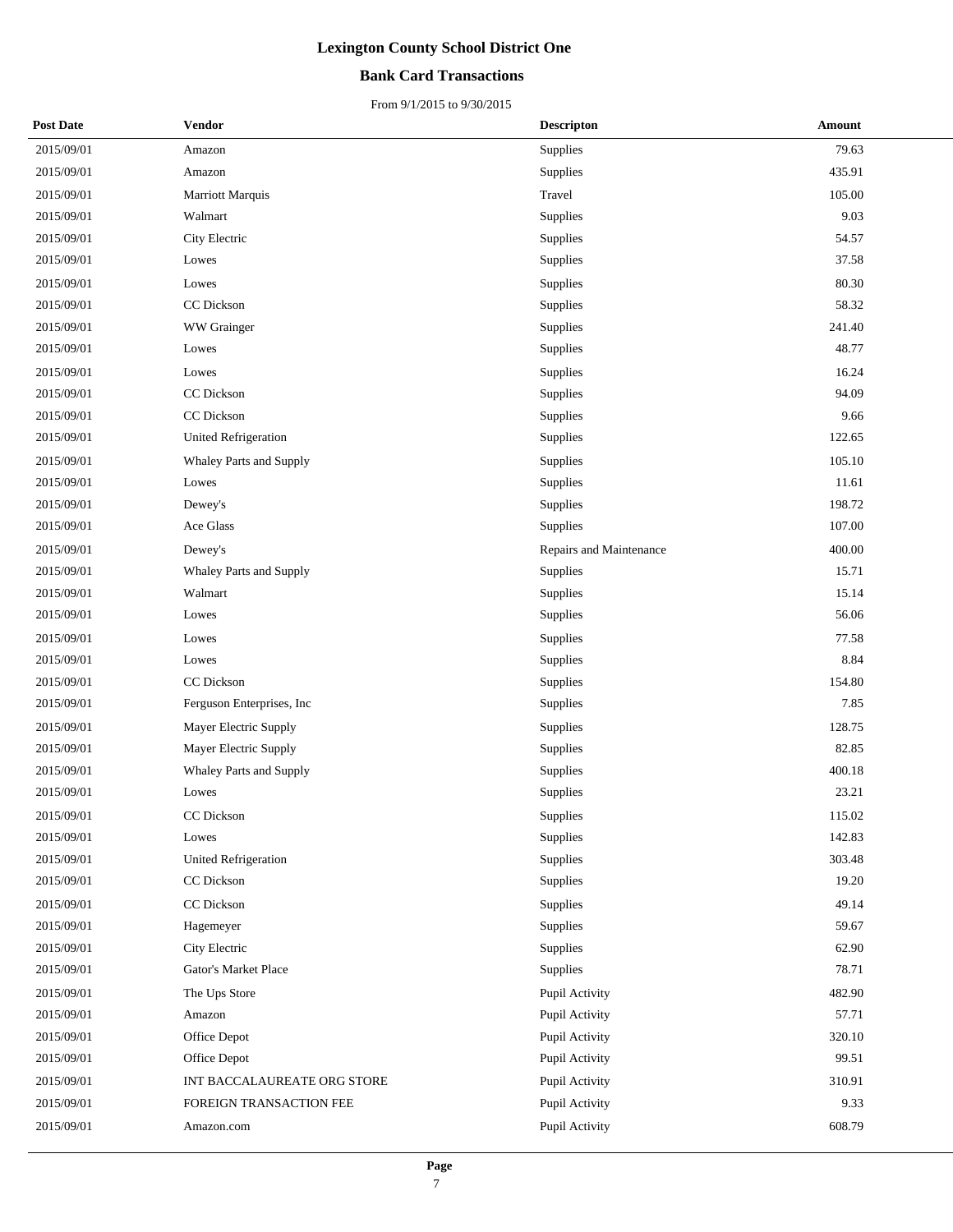### **Bank Card Transactions**

| <b>Post Date</b> | Vendor                         | <b>Descripton</b>          | Amount |
|------------------|--------------------------------|----------------------------|--------|
| 2015/09/01       | American Legacy Publishing     | Pupil Activity             | 981.75 |
| 2015/09/01       | <b>BILO</b>                    | Pupil Activity             | 59.15  |
| 2015/09/01       | Amazon.com                     | Pupil Activity             | 35.59  |
| 2015/09/01       | Amazon.com                     | Pupil Activity             | 371.24 |
| 2015/09/01       | Amazon.com                     | Pupil Activity             | 95.00  |
| 2015/09/01       | <b>Educational Wonderland</b>  | Pupil Activity             | 218.16 |
| 2015/09/01       | <b>Staples</b>                 | Pupil Activity             | 44.97  |
| 2015/09/01       | Office Depot                   | Pupil Activity             | 58.29  |
| 2015/09/01       | <b>Staples</b>                 | Pupil Activity             | 32.05  |
| 2015/09/01       | Walmart                        | Pupil Activity             | 14.56  |
| 2015/09/01       | Priceline Hotels               | Pupil Activity             | 385.24 |
| 2015/09/01       | A-Z Lawnmower Parts            | Pupil Activity             | 293.00 |
| 2015/09/01       | Wilson & Associates            | Pupil Activity             | 475.00 |
| 2015/09/01       | Exxon/Coopers Corner           | Pupil Activity             | 19.96  |
| 2015/09/01       | Lowes                          | Pupil Activity             | 11.58  |
| 2015/09/01       | <b>Corner Pantry</b>           | Pupil Activity             | 14.01  |
| 2015/09/01       | Lowes                          | Pupil Activity             | 157.87 |
| 2015/09/01       | Walmart                        | Pupil Activity             | 33.92  |
| 2015/09/01       | Shell Oil/Corner Pantry        | Pupil Activity             | 14.52  |
| 2015/09/01       | Exxon/Coopers Corner           | Pupil Activity             | 9.95   |
| 2015/09/01       | Hudson's Smokehouse            | Pupil Activity             | 669.92 |
| 2015/09/01       | Finance Charge                 | Pupil Activity             | 17.46  |
| 2015/09/01       | <b>Batteries Plus</b>          | Pupil Activity             | 72.10  |
| 2015/09/01       | <b>ERC Wiping Products</b>     | Pupil Activity             | 162.47 |
| 2015/09/01       | <b>Hyatt Regency</b>           | Pupil Activity             | 320.90 |
| 2015/09/01       | <b>Hyatt Regency</b>           | Pupil Activity             | 495.39 |
| 2015/09/01       | <b>Hyatt Regency</b>           | Pupil Activity             | 320.90 |
| 2015/09/01       | Walmart                        | Pupil Activity             | 17.06  |
| 2015/09/01       | Walmart                        | Pupil Activity             | 28.14  |
| 2015/09/01       | Walmart                        | Pupil Activity             | 48.65  |
| 2015/09/01       | Walmart                        | Pupil Activity             | 39.64  |
| 2015/09/01       | Lowes                          | Pupil Activity             | 34.81  |
| 2015/09/01       | Shoe Department                | Pupil Activity             | 139.06 |
| 2015/09/01       | Spanish Cuentos                | Pupil Activity             | 178.50 |
| 2015/09/01       | D & W Sportswear               | Pupil Activity             | 570.84 |
| 2015/09/01       | Lowe's                         | Supplies                   | 383.92 |
| 2015/09/01       | Total Meeting Concepts (Ed Tec | Travel                     | 65.00  |
| 2015/09/01       | <b>Total Meeting Concepts</b>  | Travel                     | 65.00  |
| 2015/09/01       | Education (Eleot)              | Travel                     | 75.00  |
| 2015/09/01       | Walmart                        | Other Objects              | 9.05   |
| 2015/09/01       | Walmart                        | Other Objects              | 35.49  |
| 2015/09/01       | Little Caesar's Pizza          | Other Objects              | 165.85 |
| 2015/09/02       | <b>Staples</b>                 | Supplies                   | 59.68  |
| 2015/09/02       | 2 Sisters                      | <b>Technology Supplies</b> | 69.00  |
| 2015/09/02       | SmartSheet                     | <b>Technology Supplies</b> | 249.00 |
|                  |                                |                            |        |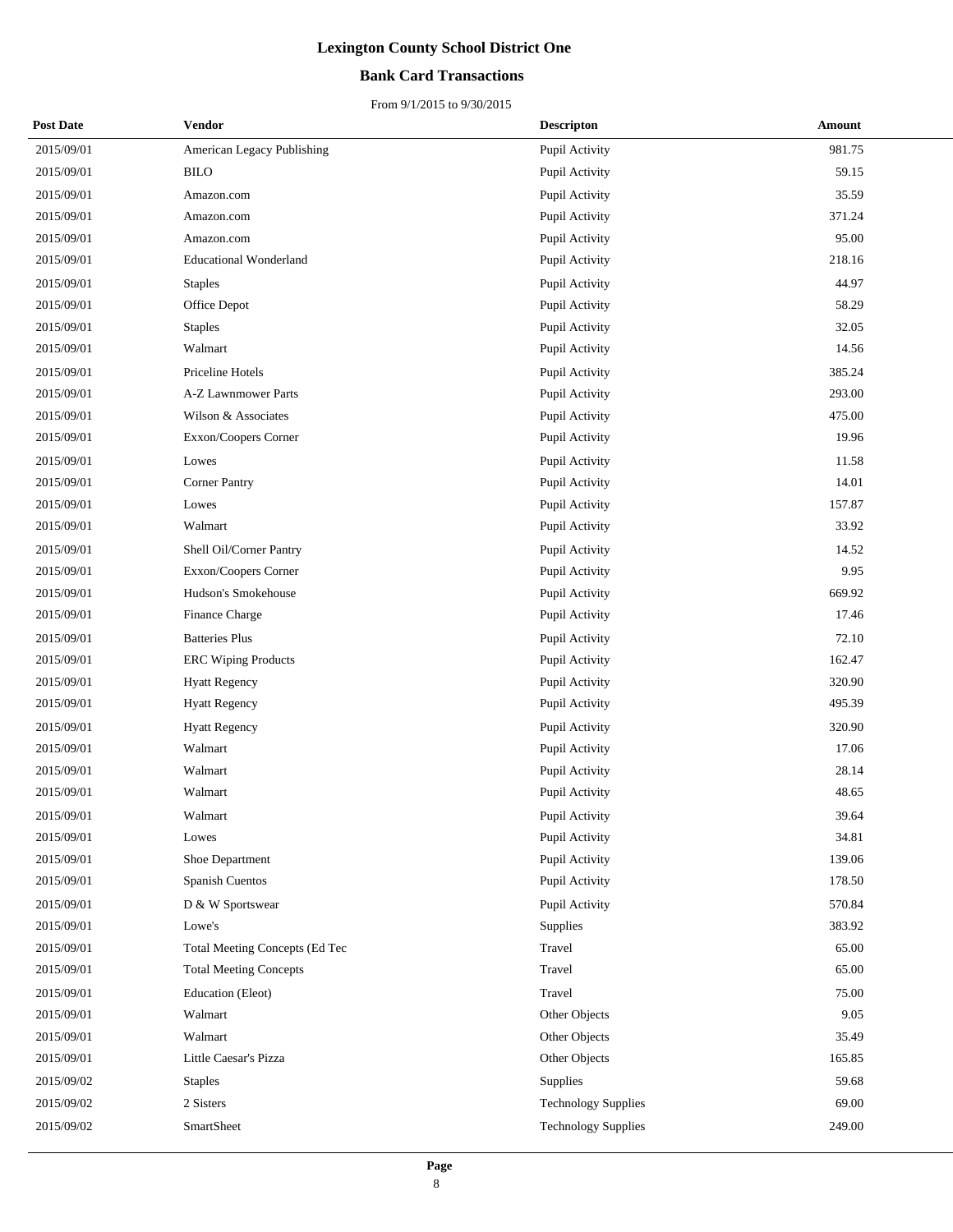### **Bank Card Transactions**

| <b>Post Date</b> | Vendor                     | <b>Descripton</b>          | <b>Amount</b> |
|------------------|----------------------------|----------------------------|---------------|
| 2015/09/02       | Dreamstime                 | <b>Technology Supplies</b> | $-39.00$      |
| 2015/09/02       | <b>Staples</b>             | Supplies                   | 77.02         |
| 2015/09/02       | Dollar Tree                | Supplies                   | 97.55         |
| 2015/09/02       | Dollar Tree                | Supplies                   | 16.20         |
| 2015/09/02       | Michaels                   | Supplies                   | 10.90         |
| 2015/09/02       | Walmart                    | Supplies                   | 16.24         |
| 2015/09/02       | Amazon.com                 | Supplies                   | 16.49         |
| 2015/09/02       | Walmart                    | Supplies                   | 93.52         |
| 2015/09/02       | Pine Press                 | Printing and Binding       | 230.62        |
| 2015/09/02       | DISPLAYS2GO                | Supplies                   | 409.29        |
| 2015/09/02       | Brodart supply             | Supplies                   | 120.48        |
| 2015/09/02       | Amazon                     | <b>Supplies</b>            | 99.33         |
| 2015/09/02       | Columbia flag and sign     | Supplies                   | 287.64        |
| 2015/09/02       | Office depot               | Supplies                   | 175.19        |
| 2015/09/02       | Target                     | Supplies                   | 20.01         |
| 2015/09/02       | Walmart                    | <b>Supplies</b>            | 19.00         |
| 2015/09/02       | Amazon                     | Supplies                   | 35.98         |
| 2015/09/02       | Presentation Systems South | Supplies                   | 699.43        |
| 2015/09/02       | HealthyKin                 | Supplies                   | 85.90         |
| 2015/09/02       | Walmart                    | <b>Supplies</b>            | 42.67         |
| 2015/09/02       | EasyKeys                   | Supplies                   | 27.99         |
| 2015/09/02       | Demco                      | Supplies                   | 48.94         |
| 2015/09/02       | Rite Aid                   | Supplies                   | 13.86         |
| 2015/09/02       | <b>Staples</b>             | Supplies                   | 408.91        |
| 2015/09/02       | Amazon.com                 | Supplies                   | 445.59        |
| 2015/09/02       | <b>US Airways</b>          | Travel                     | 448.00        |
| 2015/09/02       | Expedia                    | Travel                     | 255.80        |
| 2015/09/02       | <b>Business Valet</b>      | Travel                     | 55.00         |
| 2015/09/02       | Hilton Garden Inn          | Travel                     | 866.88        |
| 2015/09/02       | Holiday Inn Express        | Travel                     | 871.26        |
| 2015/09/02       | U S Airways                | Travel                     | 98.00         |
| 2015/09/02       | Expedia                    | Travel                     | 1,460.40      |
| 2015/09/02       | Office Depot               | Supplies                   | 90.96         |
| 2015/09/02       | Office Depot               | Supplies                   | 69.00         |
| 2015/09/02       | SC Ed Tech Conference      | Travel                     | 130.00        |
| 2015/09/02       | Hampton Inn                | Travel                     | 582.40        |
| 2015/09/02       | <b>Hyatt Place</b>         | Travel                     | 153.09        |
| 2015/09/02       | Amazon                     | Supplies                   | 83.98         |
| 2015/09/02       | Amazon                     | Supplies                   | 14.99         |
| 2015/09/02       | Amazon                     | Supplies                   | 1,002.33      |
| 2015/09/02       | Walmart                    | Supplies                   | 55.69         |
| 2015/09/02       | Amazon                     | Supplies                   | 17.65         |
| 2015/09/02       | Amazon                     | Supplies                   | 5.29          |
| 2015/09/02       | Amazon                     | Supplies                   | 39.90         |
| 2015/09/02       | Amazon                     | Supplies                   | 259.13        |
|                  |                            |                            |               |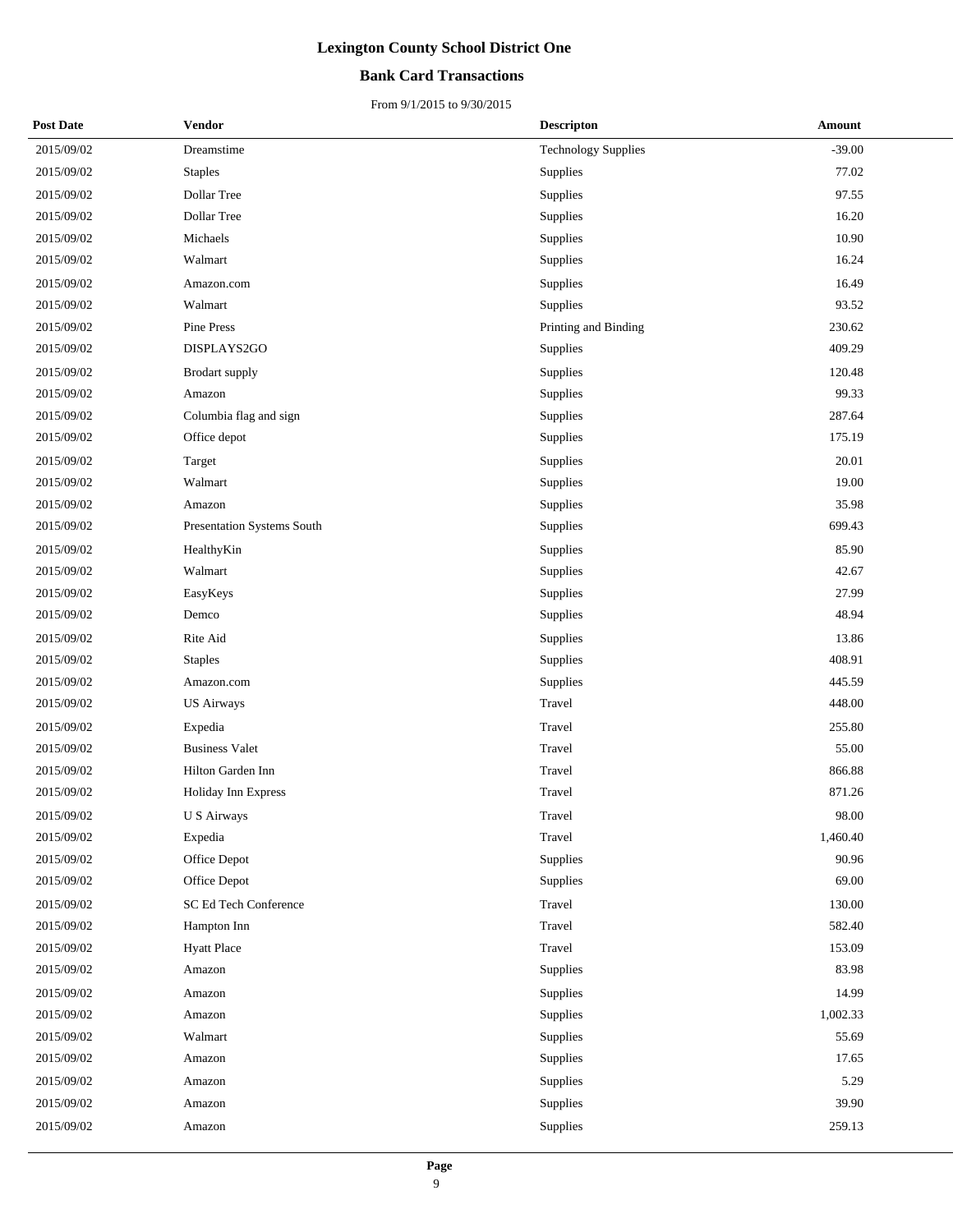### **Bank Card Transactions**

| <b>Post Date</b> | <b>Vendor</b>            | <b>Descripton</b>          | Amount   |
|------------------|--------------------------|----------------------------|----------|
| 2015/09/02       | Walmart                  | Supplies                   | 149.50   |
| 2015/09/02       | Pine Press               | Printing and Binding       | 186.02   |
| 2015/09/02       | PresenterMedia           | <b>Technology Supplies</b> | 99.95    |
| 2015/09/02       | Amazon                   | <b>Library Books</b>       | 247.48   |
| 2015/09/02       | <b>ESPN</b>              | Periodicals                | 11.97    |
| 2015/09/02       | Center for Credentialing | Inst Prog Improvement      | 40.00    |
| 2015/09/02       | American Airlines        | Travel                     | 488.20   |
| 2015/09/02       | <b>American Airlines</b> | Travel                     | 15.35    |
| 2015/09/02       | <b>American Airlines</b> | Travel                     | 488.20   |
| 2015/09/02       | <b>SCASA</b>             | Travel                     | 180.00   |
| 2015/09/02       | <b>American Airlines</b> | Travel                     | 15.35    |
| 2015/09/02       | <b>Travel Insurance</b>  | Travel                     | 55.40    |
| 2015/09/02       | Other Charges            | Supplies                   | 48.40    |
| 2015/09/02       | <b>Solution Tree</b>     | Supplies                   | 35.95    |
| 2015/09/02       | Office Depot             | Supplies                   | 21.60    |
| 2015/09/02       | Office Depot             | Supplies                   | 356.77   |
| 2015/09/02       | Phoenix Group            | <b>Supplies</b>            | 19.21    |
| 2015/09/02       | Amazon.com               | Supplies                   | 9.99     |
| 2015/09/02       | Kirklands                | Supplies                   | 27.82    |
| 2015/09/02       | Amazon.com               | Supplies                   | 53.94    |
| 2015/09/02       | Amazon.com               | Supplies                   | 9.99     |
| 2015/09/02       | Kirklands                | Supplies                   | 198.99   |
| 2015/09/02       | Target                   | Supplies                   | 32.70    |
| 2015/09/02       | Amazon.com               | Supplies                   | 8.99     |
| 2015/09/02       | Party City               | Supplies                   | 12.80    |
| 2015/09/02       | Michaels                 | Supplies                   | 34.09    |
| 2015/09/02       | <b>Staples</b>           | <b>Technology Supplies</b> | $-16.60$ |
| 2015/09/02       | Lowe's                   | Supplies-Maintenace        | 6.29     |
| 2015/09/02       | City Electric            | Supplies-Maintenace        | 3.77     |
| 2015/09/02       | City Electric            | Supplies-Maintenace        | 322.31   |
| 2015/09/02       | <b>Ed Smith Lumber</b>   | Supplies                   | 14.12    |
| 2015/09/02       | Ed Smith Lumber          | <b>Supplies</b>            | 56.60    |
| 2015/09/02       | Derricks Service Center  | Supplies                   | 93.00    |
| 2015/09/02       | Price's Country Store    | Supplies                   | 99.98    |
| 2015/09/02       | Derrick's Service Center | Supplies                   | 62.80    |
| 2015/09/02       | Ed Smith Lumber          | Supplies                   | 17.41    |
| 2015/09/02       | Ed Smith Lumber          | Supplies                   | 12.84    |
| 2015/09/02       | Wal-Mart                 | Supplies                   | 132.49   |
| 2015/09/02       | City Electric            | Supplies-Maintenace        | 23.66    |
| 2015/09/02       | <b>SUNOCO</b>            | Supplies                   | 49.16    |
| 2015/09/02       | Lowe's                   | Supplies                   | 41.57    |
| 2015/09/02       | The Pinestraw Place      | Supplies                   | 784.35   |
| 2015/09/02       | The Pinestraw Place      | Supplies                   | 271.80   |
| 2015/09/02       | Murphy Express           | Supplies                   | 48.84    |
| 2015/09/02       | The Pinestraw Place      | Supplies                   | 400.20   |
|                  |                          |                            |          |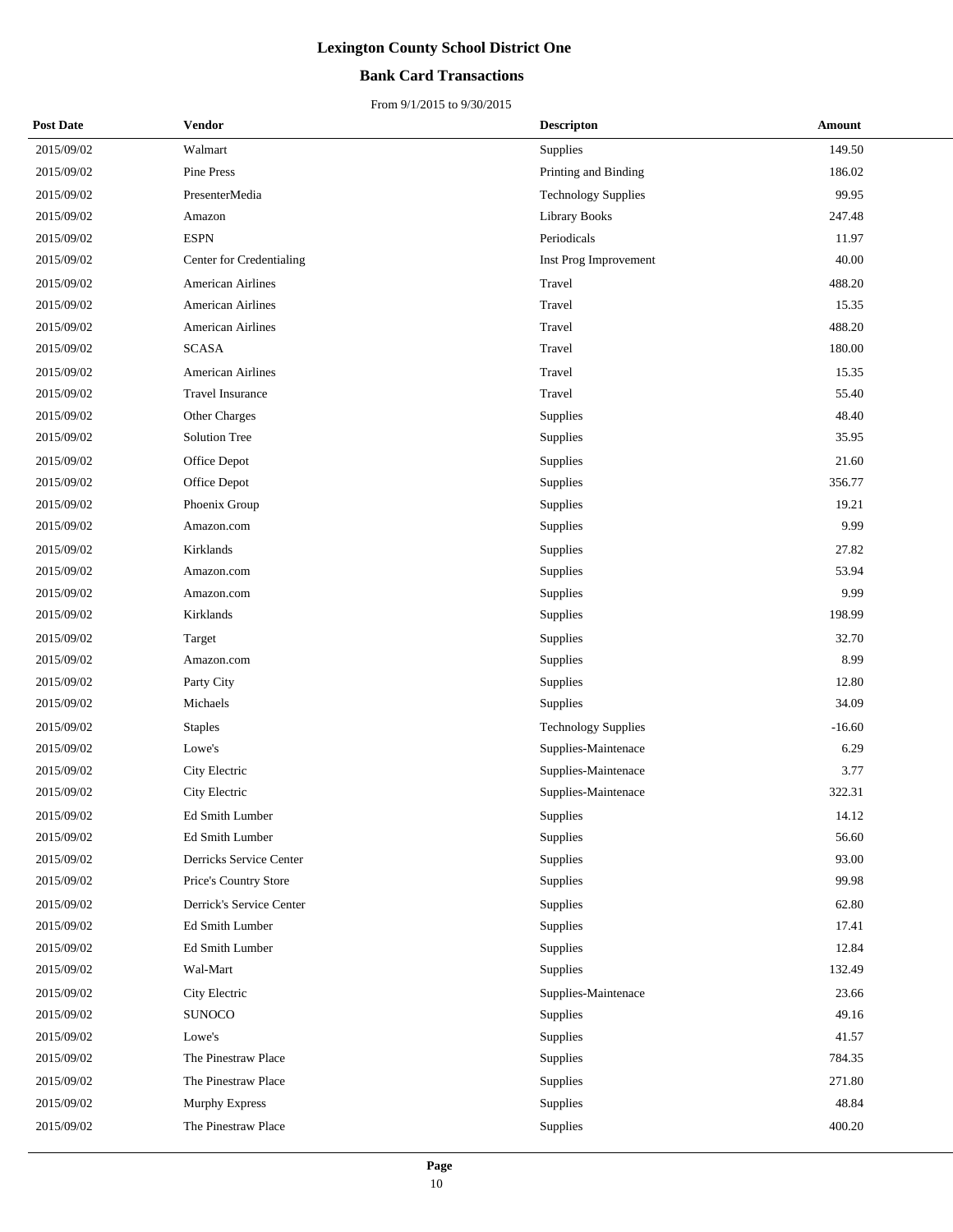### **Bank Card Transactions**

| <b>Post Date</b> | Vendor                   | <b>Descripton</b>   | Amount    |
|------------------|--------------------------|---------------------|-----------|
| 2015/09/02       | Smith & Jones Janitorial | Supplies            | 70.62     |
| 2015/09/02       | The Pinestraw Place      | Supplies            | 400.20    |
| 2015/09/02       | Lowe's                   | Supplies            | 190.97    |
| 2015/09/02       | Smith & Jones Janitorial | Supplies            | 111.07    |
| 2015/09/02       | Lowes                    | Supplies            | 213.49    |
| 2015/09/02       | Lowes                    | Supplies            | 26.72     |
| 2015/09/02       | Lowes - Credit           | Supplies            | $-21.37$  |
| 2015/09/02       | Lowes - Credit           | Supplies            | $-217.77$ |
| 2015/09/02       | City Electric            | Supplies-Maintenace | 8.71      |
| 2015/09/02       | City Electric            | Supplies-Maintenace | 43.18     |
| 2015/09/02       | True Value Hardware      | Supplies-Maintenace | 10.68     |
| 2015/09/02       | True Value Hardware      | Supplies-Maintenace | 21.36     |
| 2015/09/02       | Lowes                    | Supplies            | 49.00     |
| 2015/09/02       | Walmart                  | Supplies            | 20.05     |
| 2015/09/02       | Lowes                    | Supplies            | 62.73     |
| 2015/09/02       | Lowes                    | Supplies            | 16.14     |
| 2015/09/02       | Lowe's                   | Supplies-Maintenace | 8.77      |
| 2015/09/02       | City Electric            | Supplies-Maintenace | 36.77     |
| 2015/09/02       | City Electric            | Supplies-Maintenace | 107.71    |
| 2015/09/02       | Lowe's                   | Supplies-Maintenace | 46.67     |
| 2015/09/02       | True Value Hardware      | Supplies-Maintenace | 5.72      |
| 2015/09/02       | City Electric            | Supplies-Maintenace | 80.48     |
| 2015/09/02       | City Electric            | Supplies-Maintenace | 79.36     |
| 2015/09/02       | City Electric            | Supplies-Maintenace | 42.91     |
| 2015/09/02       | City Electric            | Supplies-Maintenace | 14.06     |
| 2015/09/02       | City Electric            | Supplies-Maintenace | 58.64     |
| 2015/09/02       | City Electric            | Supplies-Maintenace | 46.66     |
| 2015/09/02       | City Electric            | Supplies-Maintenace | 89.29     |
| 2015/09/02       | Lowe's                   | Supplies-Maintenace | 12.34     |
| 2015/09/02       | City Electric            | Supplies-Maintenace | 23.44     |
| 2015/09/02       | Lowe's                   | Supplies-Maintenace | 63.48     |
| 2015/09/02       | City Electric            | Supplies-Maintenace | 66.02     |
| 2015/09/02       | Palmetto Playgrounds     | Supplies            | 229.00    |
| 2015/09/02       | Lowes                    | Supplies            | 75.51     |
| 2015/09/02       | Lowes                    | Supplies            | 279.28    |
| 2015/09/02       | Walgreens                | Supplies            | 52.93     |
| 2015/09/02       | Loves                    | Supplies            | 44.49     |
| 2015/09/02       | Loves                    | Supplies            | 44.00     |
| 2015/09/02       | Hilton Hotel Atlanta     | Travel              | 66.00     |
| 2015/09/02       | Hilton Hotel Atlanta     | Travel              | 44.00     |
| 2015/09/02       | Walmart                  | Supplies            | 136.05    |
| 2015/09/02       | Office Depot             | Supplies            | 178.83    |
| 2015/09/02       | Office Depot             | Supplies            | 233.01    |
| 2015/09/02       | Walmart                  | Supplies            | 235.40    |
| 2015/09/02       | Walmart                  | Supplies            | 985.08    |
|                  |                          |                     |           |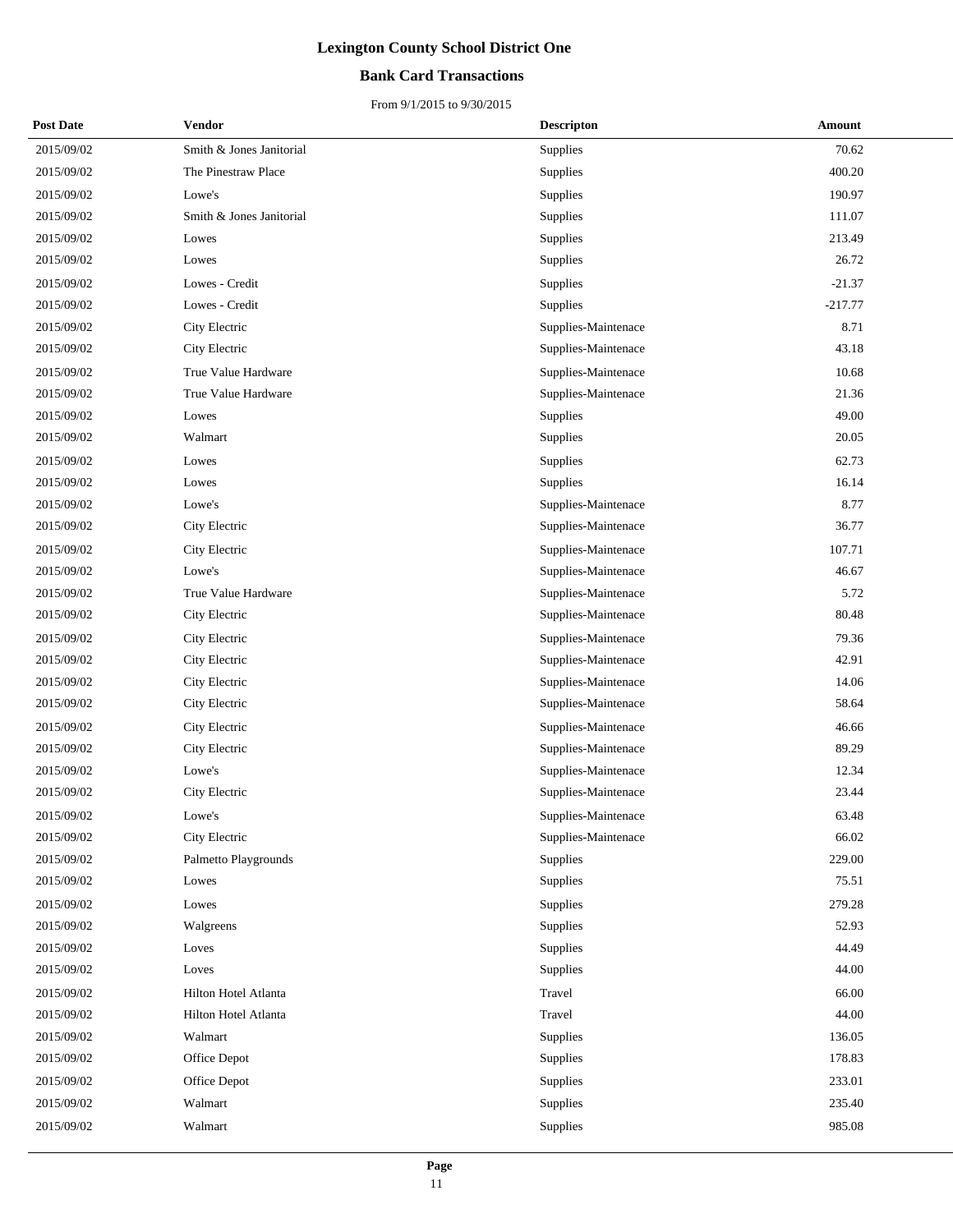### **Bank Card Transactions**

| <b>Post Date</b> | Vendor                   | <b>Descripton</b> | Amount |
|------------------|--------------------------|-------------------|--------|
| 2015/09/02       | Office Depot             | Supplies          | 32.08  |
| 2015/09/02       | Walmart                  | Supplies          | 837.65 |
| 2015/09/02       | Walmart                  | Supplies          | 440.84 |
| 2015/09/02       | Walmart                  | Food              | 41.36  |
| 2015/09/02       | Office Depot             | Supplies          | 19.25  |
| 2015/09/02       | Amazon                   | Pupil Activity    | 45.40  |
| 2015/09/02       | Michaels                 | Pupil Activity    | 29.36  |
| 2015/09/02       | Walmart                  | Pupil Activity    | 33.11  |
| 2015/09/02       | Amazon                   | Pupil Activity    | 149.97 |
| 2015/09/02       | Walmart                  | Pupil Activity    | 25.68  |
| 2015/09/02       | Hobby Lobby              | Pupil Activity    | 261.01 |
| 2015/09/02       | <b>Staples</b>           | Pupil Activity    | 158.85 |
| 2015/09/02       | Amazon.com               | Pupil Activity    | 238.51 |
| 2015/09/02       | Walmart                  | Pupil Activity    | 181.74 |
| 2015/09/02       | Amazon                   | Pupil Activity    | 802.29 |
| 2015/09/02       | Amazon                   | Pupil Activity    | 32.51  |
| 2015/09/02       | Walmart                  | Pupil Activity    | 365.48 |
| 2015/09/02       | Lowe's                   | Pupil Activity    | 15.43  |
| 2015/09/02       | Walmart                  | Pupil Activity    | 30.74  |
| 2015/09/02       | <b>ETR</b>               | Pupil Activity    | 52.99  |
| 2015/09/02       | Southeastern Satelite    | Pupil Activity    | 200.00 |
| 2015/09/02       | Signarama                | Pupil Activity    | 308.16 |
| 2015/09/02       | Courtyard by Marriott    | Pupil Activity    | 366.63 |
| 2015/09/02       | Courtyard by Marriott    | Pupil Activity    | 124.21 |
| 2015/09/02       | Courtyard by Marriott    | Pupil Activity    | 251.96 |
| 2015/09/02       | Courtyard by Marriott    | Pupil Activity    | 366.63 |
| 2015/09/02       | Palmetto Kustom Kartz    | Pupil Activity    | 133.75 |
| 2015/09/02       | Home Depot               | Pupil Activity    | 31.83  |
| 2015/09/02       | <b>Best Buy</b>          | Pupil Activity    | 69.52  |
| 2015/09/02       | Shell Oil                | Pupil Activity    | 41.00  |
| 2015/09/02       | Shell Oil                | Pupil Activity    | 30.00  |
| 2015/09/02       | Home Depot               | Pupil Activity    | 59.89  |
| 2015/09/02       | Exxon Mobile             | Pupil Activity    | 40.00  |
| 2015/09/02       | Mediterranean Caf??      | Pupil Activity    | 33.76  |
| 2015/09/02       | Carolina Wings           | Pupil Activity    | 75.16  |
| 2015/09/02       | Stephano's               | Pupil Activity    | 19.98  |
| 2015/09/02       | Food Lion                | Pupil Activity    | 78.29  |
| 2015/09/02       | Krispy Kreme             | Pupil Activity    | 50.23  |
| 2015/09/02       | Derrick's Service Center | Pupil Activity    | 23.50  |
| 2015/09/02       | Derricks Service Center  | Pupil Activity    | 24.91  |
| 2015/09/02       | K-Mart                   | Pupil Activity    | 21.38  |
| 2015/09/02       | Ed Smith Lumber          | Pupil Activity    | 58.83  |
| 2015/09/02       | Wal-Mart                 | Pupil Activity    | 37.29  |
| 2015/09/02       | McDonalds                | Pupil Activity    | 42.69  |
| 2015/09/02       | GoDaddy.com              | Pupil Activity    | 41.96  |
|                  |                          |                   |        |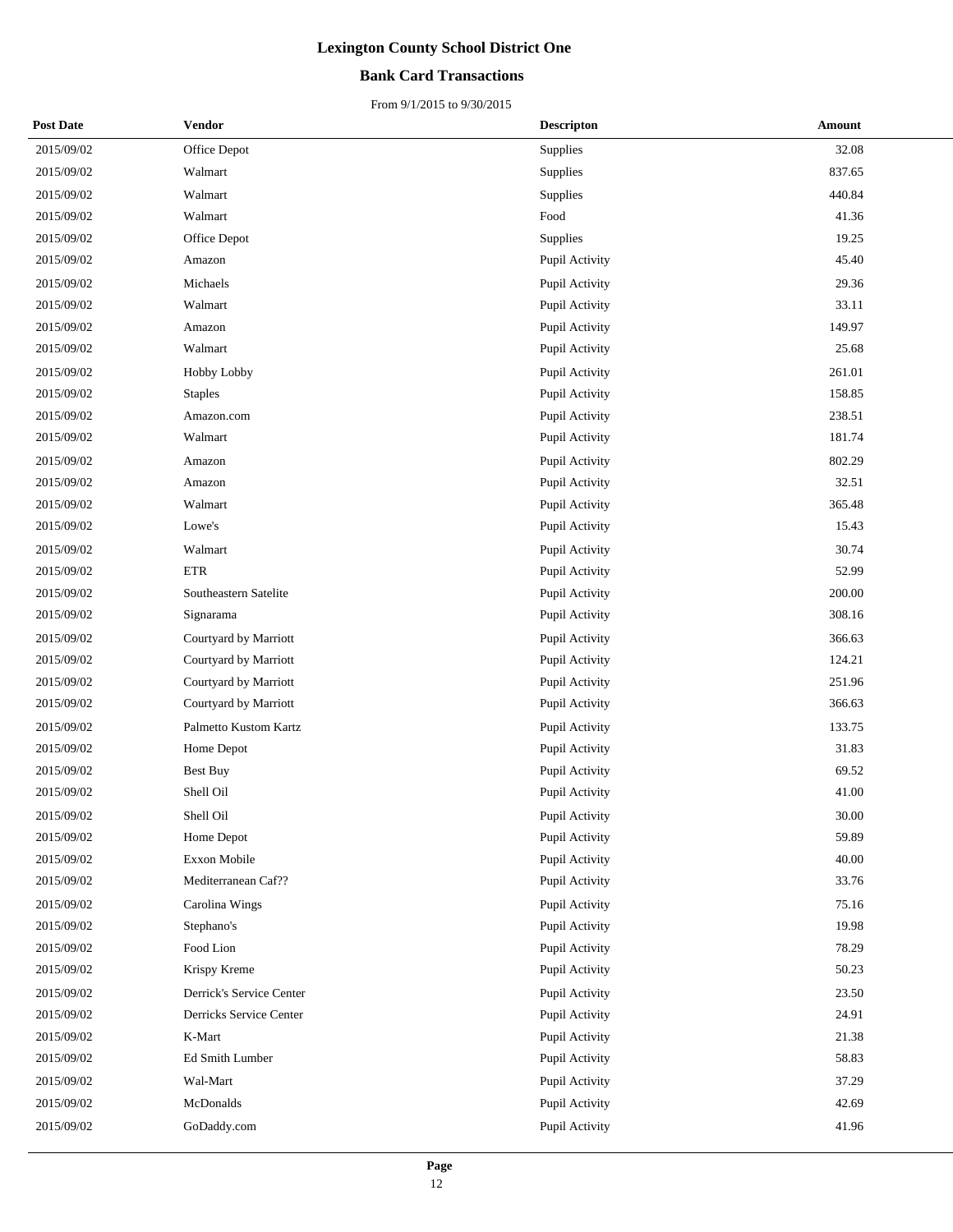### **Bank Card Transactions**

| <b>Post Date</b> | Vendor                     | <b>Descripton</b> | Amount |
|------------------|----------------------------|-------------------|--------|
| 2015/09/02       | Signarama                  | Pupil Activity    | 26.75  |
| 2015/09/02       | Print Gear                 | Pupil Activity    | 673.11 |
| 2015/09/02       | Walmart                    | Pupil Activity    | 96.18  |
| 2015/09/02       | Dollar Tree                | Pupil Activity    | 13.91  |
| 2015/09/02       | Food Lion                  | Pupil Activity    | 2.88   |
| 2015/09/02       | <b>Little Caesars</b>      | Pupil Activity    | 36.38  |
| 2015/09/02       | Food Lion                  | Pupil Activity    | 13.36  |
| 2015/09/02       | Walmart                    | Pupil Activity    | 45.07  |
| 2015/09/02       | Dollar Tree                | Pupil Activity    | 12.00  |
| 2015/09/02       | Todd & Moore               | Pupil Activity    | 31.45  |
| 2015/09/02       | <b>Total Tennis</b>        | Pupil Activity    | 73.18  |
| 2015/09/02       | Tennis Express             | Pupil Activity    | 380.70 |
| 2015/09/02       | <b>US Postal Service</b>   | Pupil Activity    | 7.34   |
| 2015/09/03       | The Home Depot             | Supplies          | 174.67 |
| 2015/09/03       | Rochester 100              | Supplies          | 81.60  |
| 2015/09/03       | WalMart                    | Supplies          | 59.02  |
| 2015/09/03       | Office Depot               | Supplies          | 146.50 |
| 2015/09/03       | Service Printing Company   | Supplies          | 171.20 |
| 2015/09/03       | Shell Oil                  | Supplies          | 33.99  |
| 2015/09/03       | Lowes                      | Supplies          | 21.37  |
| 2015/09/03       | American Legacy Publishing | Pupil Activity    | 340.34 |
| 2015/09/08       | <b>SCSBA</b>               | Travel            | 925.00 |
| 2015/09/08       | Publix                     | Supplies          | 33.87  |
| 2015/09/08       | <b>Staples</b>             | Supplies          | 81.31  |
| 2015/09/08       | Gourmet to Go              | Other Objects     | 50.66  |
| 2015/09/08       | Gourmet to Go              | Other Objects     | 41.05  |
| 2015/09/08       | Walmart                    | Supplies          | 30.71  |
| 2015/09/08       | Gourmet to Go              | Other Objects     | 27.56  |
| 2015/09/08       | Antai Gourmet              | Other Objects     | 34.03  |
| 2015/09/08       | Gourmet to Go              | Other Objects     | 36.43  |
| 2015/09/08       | <b>O'Charleys</b>          | Other Objects     | 21.38  |
| 2015/09/08       | Fatz Caf??                 | Other Objects     | 7.68   |
| 2015/09/08       | Gourmet to Go              | Other Objects     | 36.23  |
| 2015/09/09       | Amazon                     | Supplies          | 88.56  |
| 2015/09/09       | Pampered Chef              | Supplies          | 81.59  |
| 2015/09/09       | Really Good Stuff          | Supplies          | 50.83  |
| 2015/09/09       | <b>ASCD</b>                | Supplies          | 97.51  |
| 2015/09/09       | <b>ASCD</b>                | Supplies          | 110.35 |
| 2015/09/09       | Walmart                    | Supplies          | 46.75  |
| 2015/09/09       | Office Depot               | Supplies          | 8.56   |
| 2015/09/09       | Amazon                     | Supplies          | 168.14 |
| 2015/09/09       | Office Depot               | Supplies          | 224.11 |
| 2015/09/09       | Amazon                     | Supplies          | 86.34  |
| 2015/09/09       | Office Depot               | Supplies          | 54.60  |
| 2015/09/09       | Walmart                    | Supplies          | 71.45  |
|                  |                            |                   |        |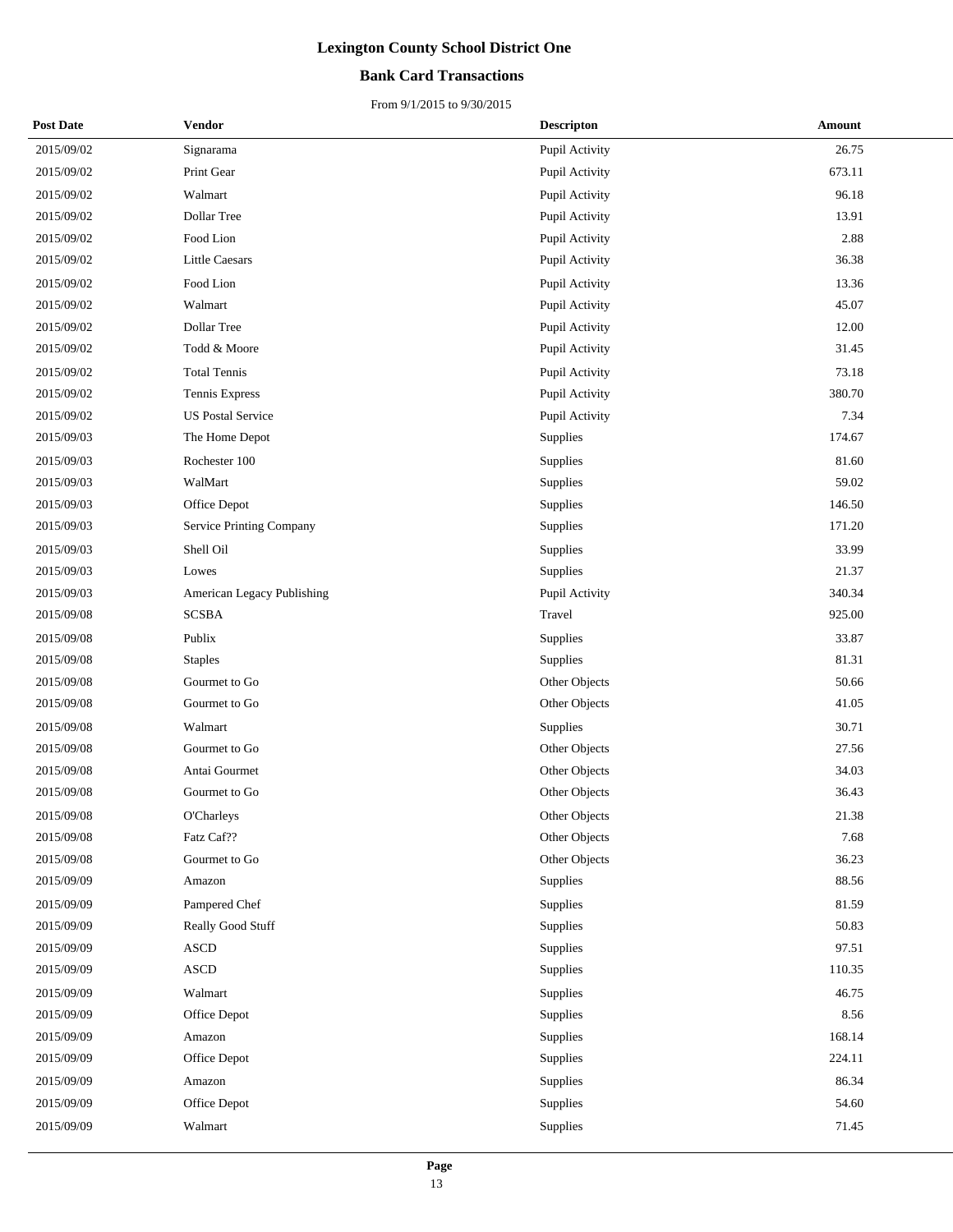### **Bank Card Transactions**

| <b>Post Date</b> | Vendor                         | <b>Descripton</b>         | Amount   |
|------------------|--------------------------------|---------------------------|----------|
| 2015/09/09       | Walmart                        | Supplies                  | 311.06   |
| 2015/09/09       | <b>FINANCE CHARGE</b>          | Other Objects             | 23.61    |
| 2015/09/09       | Office Depot                   | Supplies                  | 128.76   |
| 2015/09/09       | Office Depot                   | Supplies                  | 73.71    |
| 2015/09/09       | <b>NPE</b>                     | Supplies                  | $0.01\,$ |
| 2015/09/09       | <b>US Post Office</b>          | Supplies                  | 133.00   |
| 2015/09/09       | Lowes                          | Supplies                  | 81.68    |
| 2015/09/09       | Lowes                          | Supplies                  | 289.65   |
| 2015/09/09       | Exxon                          | Supplies                  | 35.00    |
| 2015/09/09       | Lowes                          | Supplies                  | 48.58    |
| 2015/09/09       | Lowes                          | Supplies                  | 39.30    |
| 2015/09/09       | Pitt Stop Exxon                | Supplies                  | 39.21    |
| 2015/09/09       | <b>LEARNING ALLY</b>           | Software Renewal/Agreemen | 790.00   |
| 2015/09/09       | OFFICE DEPOT                   | Supplies                  | 93.55    |
| 2015/09/09       | <b>AMAZON</b>                  | Supplies                  | 49.95    |
| 2015/09/09       | <b>ADAPTIVE TECH SOLUTIONS</b> | Supplies                  | 76.54    |
| 2015/09/09       | <b>ENABLING DEVICES</b>        | Supplies                  | 430.80   |
| 2015/09/09       | RJ COOPER                      | Supplies                  | 526.00   |
| 2015/09/09       | <b>STAPLES</b>                 | Supplies                  | 33.16    |
| 2015/09/09       | OFFICE DEPOT                   | Supplies                  | 29.41    |
| 2015/09/09       | OFFICE DEPOT                   | Supplies                  | 40.95    |
| 2015/09/09       | SUN DATA SUPPLY                | Supplies                  | 160.90   |
| 2015/09/09       | OFFICE DEPOT                   | Supplies                  | 25.66    |
| 2015/09/09       | TeacherspayTeachers            | Pupil Activity            | 21.24    |
| 2015/09/10       | SPARROW & KENNEDY TRACTOR      | Supplies                  | 356.42   |
| 2015/09/10       | <b>EXXON MOBIL</b>             | Supplies                  | 34.50    |
| 2015/09/24       | <b>SCASA</b>                   | Travel                    | 175.00   |
| 2015/09/24       | <b>Hyatt Regency</b>           | Travel                    | 482.68   |
| 2015/09/24       | <b>SCASA</b>                   | Travel                    | 175.00   |
| 2015/09/24       | <b>SLED</b>                    | Other Prof & Tech Service | 364.00   |
| 2015/09/24       | <b>DELL</b>                    | Supplies                  | 192.58   |
| 2015/09/24       | WalMart                        | Supplies                  | 94.75    |
| 2015/09/24       | Kitty's Hallmark               | Supplies                  | 23.50    |
| 2015/09/24       | Office Depot                   | Supplies                  | 112.34   |
| 2015/09/24       | Publix                         | Other Objects             | 37.36    |
| 2015/09/24       | WALMART                        | Other Objects             | 115.54   |
| 2015/09/24       | Publix                         | Other Objects             | 70.17    |
| 2015/09/28       | Family Dollar                  | Supplies                  | 16.91    |
| 2015/09/28       | <b>Batteries Plus</b>          | Supplies                  | 90.92    |
| 2015/09/28       | Shell Oil                      | Supplies-Maintenace       | 40.85    |
| 2015/09/28       | Shell Oil                      | Supplies-Maintenace       | 95.00    |
| 2015/09/28       | Shell Oil                      | Supplies-Maintenace       | 95.00    |
| 2015/09/28       | Shell Oil                      | Supplies-Maintenace       | 70.13    |
| 2015/09/28       | Shell Oil                      | Supplies-Maintenace       | 72.60    |
| 2015/09/28       | Ferguson                       | Supplies-Maintenace       | 10.67    |
|                  |                                |                           |          |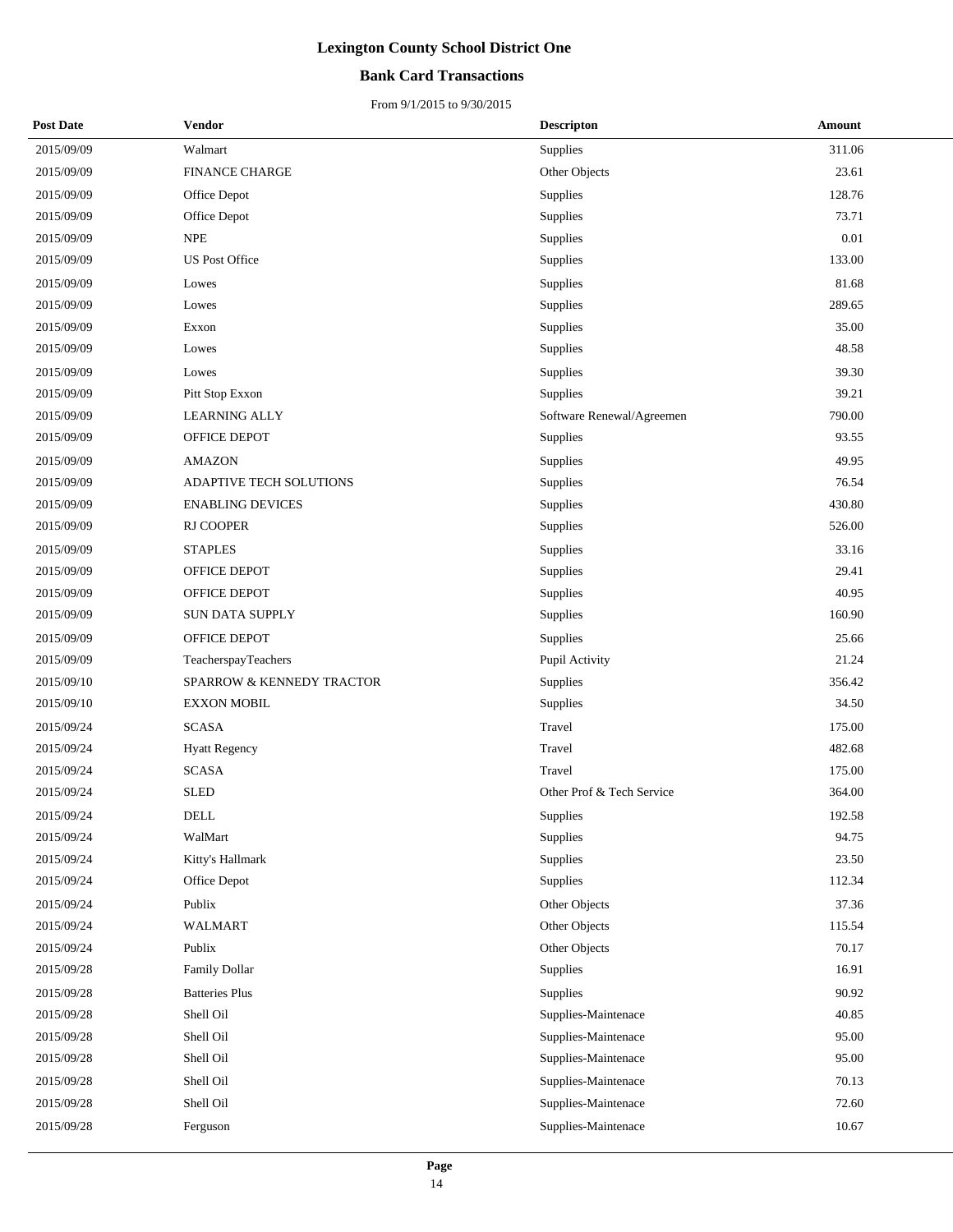### **Bank Card Transactions**

| <b>Post Date</b> | Vendor                     | <b>Descripton</b>   | Amount |
|------------------|----------------------------|---------------------|--------|
| 2015/09/28       | Shell Oil                  | Supplies-Maintenace | 70.21  |
| 2015/09/28       | Shell Oil                  | Supplies-Maintenace | 42.12  |
| 2015/09/28       | Shell Oil                  | Supplies-Maintenace | 52.89  |
| 2015/09/28       | Shell Oil                  | Supplies-Maintenace | 95.00  |
| 2015/09/28       | Shell Oil                  | Supplies-Maintenace | 95.00  |
| 2015/09/28       | Shell Oil                  | Supplies-Maintenace | 95.00  |
| 2015/09/28       | Shell Oil                  | Supplies-Maintenace | 41.83  |
| 2015/09/28       | City Electric              | Supplies-Maintenace | 83.66  |
| 2015/09/28       | Lexington True Value       | Supplies-Maintenace | 32.09  |
| 2015/09/28       | <b>HDS</b> Power Solutions | Supplies-Maintenace | 265.62 |
| 2015/09/28       | Gateway                    | Supplies-Maintenace | 69.04  |
| 2015/09/28       | Home Depot                 | Supplies-Maintenace | 271.75 |
| 2015/09/28       | <b>Batteries Plus</b>      | Supplies-Maintenace | 23.33  |
| 2015/09/28       | Lowe's                     | Supplies-Maintenace | 20.58  |
| 2015/09/28       | Walker Hardware            | Supplies-Maintenace | 4.67   |
| 2015/09/28       | Lowe's                     | Supplies-Maintenace | 8.82   |
| 2015/09/28       | Preferred Pump             | Supplies-Maintenace | 8.31   |
| 2015/09/28       | Preferred Pump             | Supplies-Maintenace | 8.31   |
| 2015/09/28       | Lowe's                     | Supplies-Maintenace | 36.70  |
| 2015/09/28       | Gateway                    | Supplies-Maintenace | 98.39  |
| 2015/09/28       | Ferguson                   | Supplies-Maintenace | 55.54  |
| 2015/09/28       | Ferguson                   | Supplies-Maintenace | 46.38  |
| 2015/09/28       | City Electric              | Supplies-Maintenace | 224.68 |
| 2015/09/28       | Lowe's                     | Supplies-Maintenace | 17.01  |
| 2015/09/28       | Ferguson                   | Supplies-Maintenace | 34.23  |
| 2015/09/28       | WP Law                     | Supplies-Maintenace | 139.21 |
| 2015/09/28       | Lowe's                     | Supplies-Maintenace | 75.97  |
| 2015/09/28       | WP Law                     | Supplies-Maintenace | 3.66   |
| 2015/09/28       | Gateway                    | Supplies-Maintenace | 24.61  |
| 2015/09/28       | Lowes                      | Supplies            | 45.70  |
| 2015/09/28       | Shell                      | Supplies            | 70.90  |
| 2015/09/28       | Lowes                      | Supplies            | 67.04  |
| 2015/09/28       | <b>Epting Distributors</b> | Supplies-Maintenace | 178.04 |
| 2015/09/28       | Sherwin Williams           | Supplies-Maintenace | 35.94  |
| 2015/09/28       | Lowe's                     | Supplies-Maintenace | 37.47  |
| 2015/09/28       | Lowe's                     | Supplies-Maintenace | 37.47  |
| 2015/09/28       | <b>Batteries Plus</b>      | Supplies-Maintenace | 226.84 |
| 2015/09/28       | Ferguson                   | Supplies-Maintenace | 214.49 |
| 2015/09/28       | City Electric              | Supplies-Maintenace | 39.27  |
| 2015/09/28       | WP Law                     | Supplies-Maintenace | 18.52  |
| 2015/09/28       | Gateway                    | Supplies-Maintenace | 368.32 |
| 2015/09/28       | Gateway                    | Supplies-Maintenace | 4.62   |
| 2015/09/28       | Lowe's                     | Supplies-Maintenace | 39.48  |
| 2015/09/28       | Lowe's                     | Supplies-Maintenace | 106.69 |
| 2015/09/28       | City Electric              | Supplies-Maintenace | 20.28  |
|                  |                            |                     |        |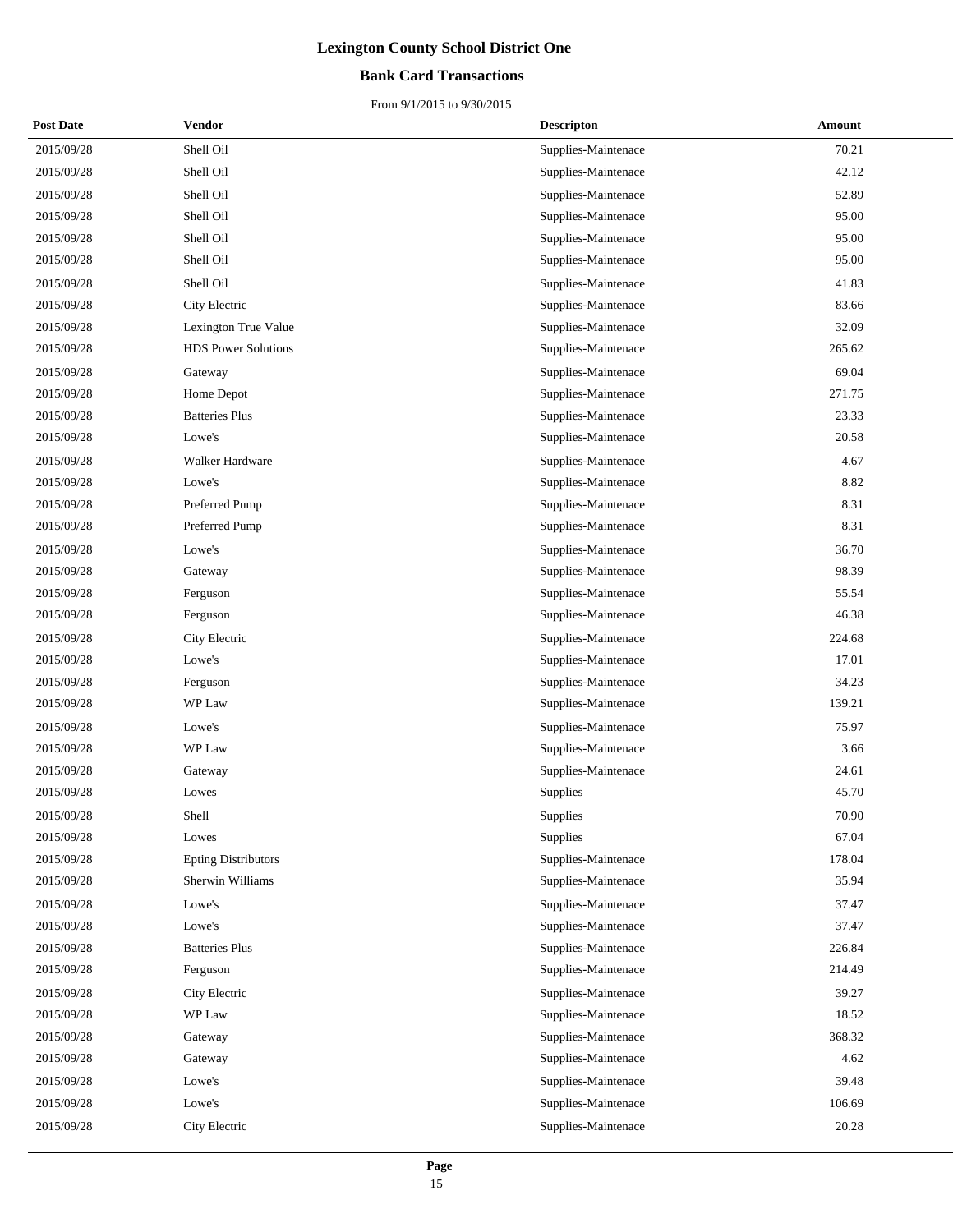### **Bank Card Transactions**

| <b>Post Date</b> | Vendor                 | <b>Descripton</b>   | Amount |
|------------------|------------------------|---------------------|--------|
| 2015/09/28       | Gateway                | Supplies-Maintenace | 69.04  |
| 2015/09/28       | WP Law                 | Supplies-Maintenace | 11.90  |
| 2015/09/28       | Lowe's                 | Supplies-Maintenace | 199.70 |
| 2015/09/28       | Lowe's                 | Supplies-Maintenace | 36.70  |
| 2015/09/28       | Lowe's                 | Supplies-Maintenace | 71.11  |
| 2015/09/28       | Gateway                | Supplies-Maintenace | 157.39 |
| 2015/09/28       | Gateway                | Supplies-Maintenace | 28.23  |
| 2015/09/28       | Sherwin Williams       | Supplies-Maintenace | 42.82  |
| 2015/09/28       | City Electric          | Supplies-Maintenace | 125.19 |
| 2015/09/28       | Gateway                | Supplies-Maintenace | 12.04  |
| 2015/09/28       | Home Depot             | Supplies-Maintenace | 87.89  |
| 2015/09/28       | Sherwin Williams       | Supplies-Maintenace | 102.35 |
| 2015/09/28       | Lowe's                 | Supplies-Maintenace | 33.50  |
| 2015/09/28       | Sherwin Williams       | Supplies-Maintenace | 45.99  |
| 2015/09/28       | City Electric          | Supplies-Maintenace | 115.58 |
| 2015/09/28       | Lowe's                 | Supplies-Maintenace | 117.43 |
| 2015/09/28       | City Electric          | Supplies-Maintenace | 83.87  |
| 2015/09/28       | City Elelctric         | Supplies-Maintenace | 98.36  |
| 2015/09/28       | Lowe's                 | Supplies-Maintenace | 20.31  |
| 2015/09/28       | Ed Smith Lumber        | Supplies-Maintenace | 145.80 |
| 2015/09/28       | Lowe's                 | Supplies-Maintenace | 14.94  |
| 2015/09/28       | Lowe's                 | Supplies-Maintenace | 69.22  |
| 2015/09/28       | Lowe's                 | Supplies-Maintenace | 63.96  |
| 2015/09/28       | City Electric          | Supplies-Maintenace | 48.07  |
| 2015/09/28       | Home Depot             | Supplies-Maintenace | 91.30  |
| 2015/09/28       | City Electric          | Supplies-Maintenace | 52.49  |
| 2015/09/28       | Home Depot             | Supplies-Maintenace | 62.47  |
| 2015/09/28       | City Elelctric         | Supplies-Maintenace | 31.78  |
| 2015/09/28       | City Electric          | Supplies-Maintenace | 25.41  |
| 2015/09/28       | City Electric          | Supplies-Maintenace | 49.44  |
| 2015/09/28       | Lowe's                 | Supplies-Maintenace | 33.33  |
| 2015/09/28       | City Electric          | Supplies-Maintenace | 288.32 |
| 2015/09/28       | City Electric          | Supplies-Maintenace | 4.91   |
| 2015/09/28       | Gateway                | Supplies-Maintenace | 53.35  |
| 2015/09/28       | Lowe's                 | Supplies-Maintenace | 34.52  |
| 2015/09/28       | Sherwin Willilams      | Supplies-Maintenace | 22.27  |
| 2015/09/28       | Home Depot             | Supplies-Maintenace | 74.71  |
| 2015/09/28       | Lowe's                 | Supplies-Maintenace | 18.37  |
| 2015/09/28       | <b>Tractor Supply</b>  | Supplies-Maintenace | 7.67   |
| 2015/09/28       | City Electric          | Supplies-Maintenace | 183.81 |
| 2015/09/28       | Lowe's                 | Supplies-Maintenace | 24.96  |
| 2015/09/28       | Monoprice.com          | Pupil Activity      | 160.43 |
| 2015/09/28       | <b>Hancock Fabrics</b> | Pupil Activity      | 78.76  |
| 2015/09/28       | <b>Hancock Fabrics</b> | Pupil Activity      | 19.03  |
| 2015/09/28       | Michaels               | Pupil Activity      | 48.11  |
|                  |                        |                     |        |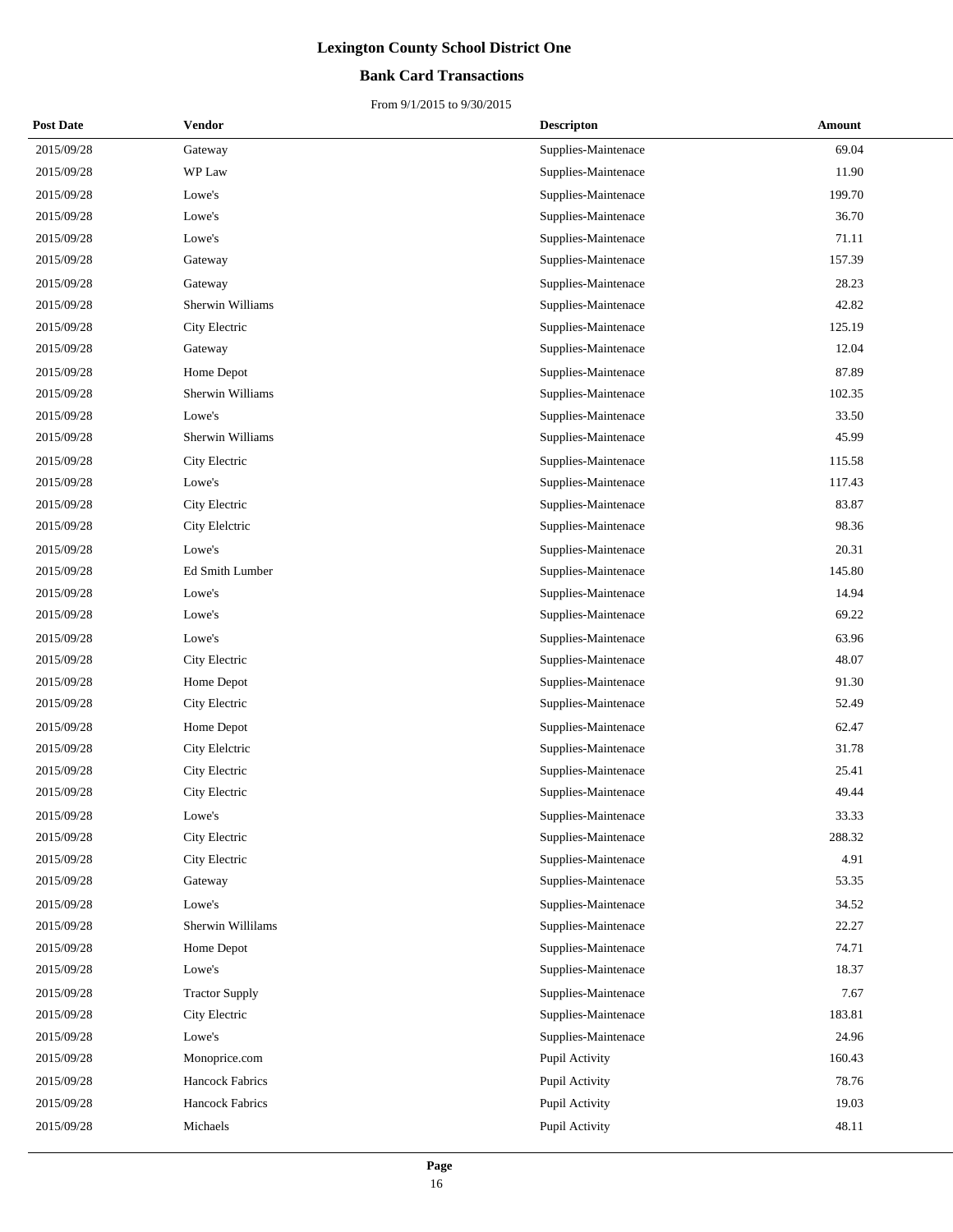### **Bank Card Transactions**

| <b>Post Date</b> | Vendor                     | <b>Descripton</b>    | <b>Amount</b> |
|------------------|----------------------------|----------------------|---------------|
| 2015/09/28       | Walmart                    | Pupil Activity       | 105.40        |
| 2015/09/29       | Walmart                    | Supplies             | 58.27         |
| 2015/09/29       | Dollar General             | Supplies             | 12.31         |
| 2015/09/29       | Dollar General             | Supplies             | 165.04        |
| 2015/09/29       | Walmart                    | Supplies             | 231.37        |
| 2015/09/29       | <b>Staples</b>             | Supplies             | 87.74         |
| 2015/09/29       | Walmart                    | Supplies             | 73.32         |
| 2015/09/29       | Suzuki Musical Instrument  | Supplies             | 24.00         |
| 2015/09/29       | Kmart                      | Supplies             | 30.97         |
| 2015/09/29       | Walmart                    | Supplies             | 11.96         |
| 2015/09/29       | West Music                 | Supplies             | 44.95         |
| 2015/09/29       | Shop Artonme               | Supplies             | 150.00        |
| 2015/09/29       | Office Depot               | Supplies             | 122.91        |
| 2015/09/29       | amazon                     | Supplies             | 40.74         |
| 2015/09/29       | <b>USPS</b>                | Supplies             | 10.80         |
| 2015/09/29       | Office depot               | Supplies             | 17.08         |
| 2015/09/29       | amazon                     | Supplies             | 115.94        |
| 2015/09/29       | amazon                     | Supplies             | 16.49         |
| 2015/09/29       | <b>Staples</b>             | Supplies             | 110.20        |
| 2015/09/29       | amazon                     | Supplies             | 44.37         |
| 2015/09/29       | <b>USPS</b>                | Supplies             | 6.74          |
| 2015/09/29       | amazon                     | Supplies             | 511.96        |
| 2015/09/29       | Amazon                     | Supplies             | 24.40         |
| 2015/09/29       | Walmart                    | Supplies             | 58.38         |
| 2015/09/29       | Amazon                     | Supplies             | 8.78          |
| 2015/09/29       | Lowes                      | Supplies             | 116.99        |
| 2015/09/29       | Amazon                     | Supplies             | 13.72         |
| 2015/09/29       | Walmart                    | Supplies             | 62.71         |
| 2015/09/29       | Office Depot               | Supplies             | 116.97        |
| 2015/09/29       | DoubleTree by Hilton       | Travel               | 525.12        |
| 2015/09/29       | Lowe's                     | Supplies             | 37.84         |
| 2015/09/29       | Lowe's                     | Supplies             | 264.12        |
| 2015/09/29       | Lowe's                     | Supplies             | 165.21        |
| 2015/09/29       | MyVinylDirect.com          | Supplies             | 60.42         |
| 2015/09/29       | <b>Staples</b>             | Supplies             | 105.94        |
| 2015/09/29       | VISTAPRINT.COM             | Printing and Binding | 161.24        |
| 2015/09/29       | DISCOUNT CREDITCARD SUPPLY | Supplies             | 33.48         |
| 2015/09/29       | <b>JMAC SUPPLY</b>         | Supplies             | 249.95        |
| 2015/09/29       | <b>JMAC SUPPLY</b>         | Supplies             | 333.25        |
| 2015/09/29       | Lakeshore                  | Supplies             | 73.19         |
| 2015/09/29       | Amazon                     | Supplies             | 232.40        |
| 2015/09/29       | Delta                      | Travel               | 339.70        |
| 2015/09/29       | Delta                      | Travel               | 339.70        |
| 2015/09/29       | Delta                      | Travel               | 339.70        |
| 2015/09/29       | Delta                      | Travel               | 339.70        |
|                  |                            |                      |               |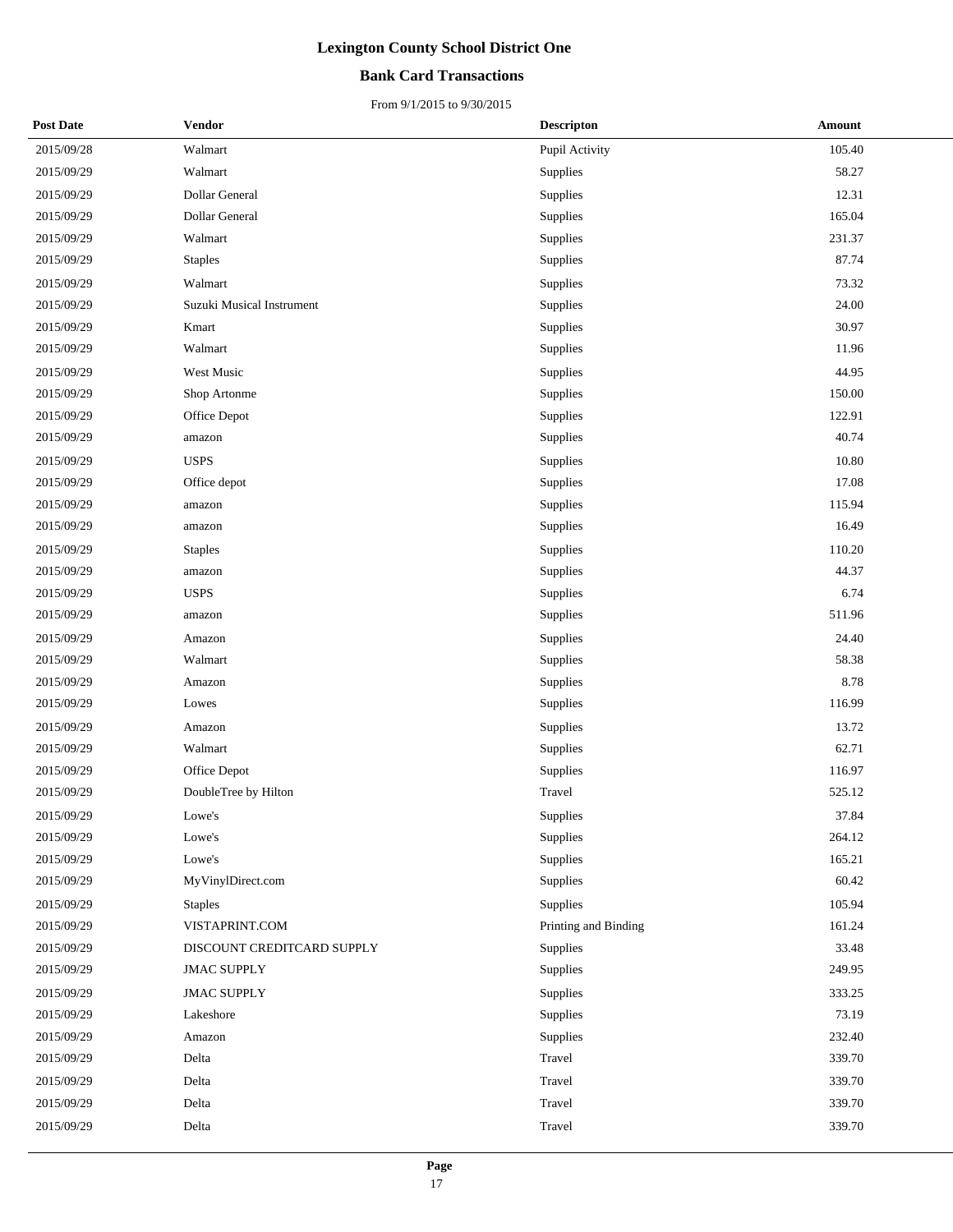### **Bank Card Transactions**

| <b>Post Date</b> | <b>Vendor</b>                  | <b>Descripton</b> | <b>Amount</b> |
|------------------|--------------------------------|-------------------|---------------|
| 2015/09/29       | Delta                          | Travel            | 339.70        |
| 2015/09/29       | expedia                        | Travel            | 7.00          |
| 2015/09/29       | Delta                          | Travel            | 339.70        |
| 2015/09/29       | Delta                          | Travel            | 339.70        |
| 2015/09/29       | Delta                          | Travel            | 339.70        |
| 2015/09/29       | Delta airlines                 | Travel            | 388.20        |
| 2015/09/29       | Office Depot                   | Supplies          | 269.58        |
| 2015/09/29       | Amazon.com                     | Supplies          | 18.51         |
| 2015/09/29       | Amazon.com                     | Supplies          | 10.95         |
| 2015/09/29       | Amazon                         | Supplies          | 49.96         |
| 2015/09/29       | Amazon.com                     | Supplies          | 20.95         |
| 2015/09/29       | Amazon.com                     | Supplies          | 5.99          |
| 2015/09/29       | Amazon.com                     | Supplies          | 15.99         |
| 2015/09/29       | Walmart                        | Supplies          | 151.59        |
| 2015/09/29       | Amazon.com                     | Supplies          | 5.49          |
| 2015/09/29       | Office Depot                   | Supplies          | 146.55        |
| 2015/09/29       | amazon                         | Supplies          | 31.38         |
| 2015/09/29       | Office Depot                   | Supplies          | 114.44        |
| 2015/09/29       | A-Z LAWNMOWER PARTS            | Supplies          | 157.08        |
| 2015/09/29       | <b>A-Z LAWNMOWER PARTS</b>     | Supplies          | 146.01        |
| 2015/09/29       | <b>LOWES</b>                   | Supplies          | 194.37        |
| 2015/09/29       | A-Z LAWNMOWER PARTS            | Supplies          | 66.77         |
| 2015/09/29       | <b>EXXONMOBIL</b>              | Supplies          | 71.21         |
| 2015/09/29       | WM SUPERCENTER                 | Supplies          | 3.52          |
| 2015/09/29       | TRIANGLE SAFE AND LOCK         | Supplies          | 57.25         |
| 2015/09/29       | FERGUSON ENT                   | Supplies          | 92.85         |
| 2015/09/29       | Shell Oil                      | Supplies          | 23.10         |
| 2015/09/29       | Walker Hardware                | Supplies          | 4.82          |
| 2015/09/29       | Walker Hardware                | Supplies          | 16.66         |
| 2015/09/29       | Office Depot                   | Supplies          | 186.00        |
| 2015/09/29       | speedway                       | Supplies          | 36.57         |
| 2015/09/29       | marathon univ felt free Ht, co | <b>Supplies</b>   | 75.41         |
| 2015/09/29       | Triangle Safe and Lock In      | Supplies          | 65.81         |
| 2015/09/29       | Lowes                          | Supplies          | 25.23         |
| 2015/09/29       | Exxon Mobile - Pitt Stop       | Supplies          | 40.29         |
| 2015/09/29       | Exxonmobile - Pitt Stop        | Supplies          | 19.58         |
| 2015/09/29       | Lowe's                         | Supplies          | 21.38         |
| 2015/09/29       | Murphy Express                 | Supplies          | 23.12         |
| 2015/09/29       | <b>Murphy Express</b>          | Supplies          | 19.04         |
| 2015/09/29       | Postal Express                 | Supplies          | 8.27          |
| 2015/09/29       | Lowes                          | Supplies          | 119.81        |
| 2015/09/29       | Lowes                          | Supplies          | 72.75         |
| 2015/09/29       | Loves                          | Supplies          | 42.56         |
| 2015/09/29       | Loves                          | Supplies          | 41.48         |
| 2015/09/29       | Lowes                          | Supplies          | 191.37        |
|                  |                                |                   |               |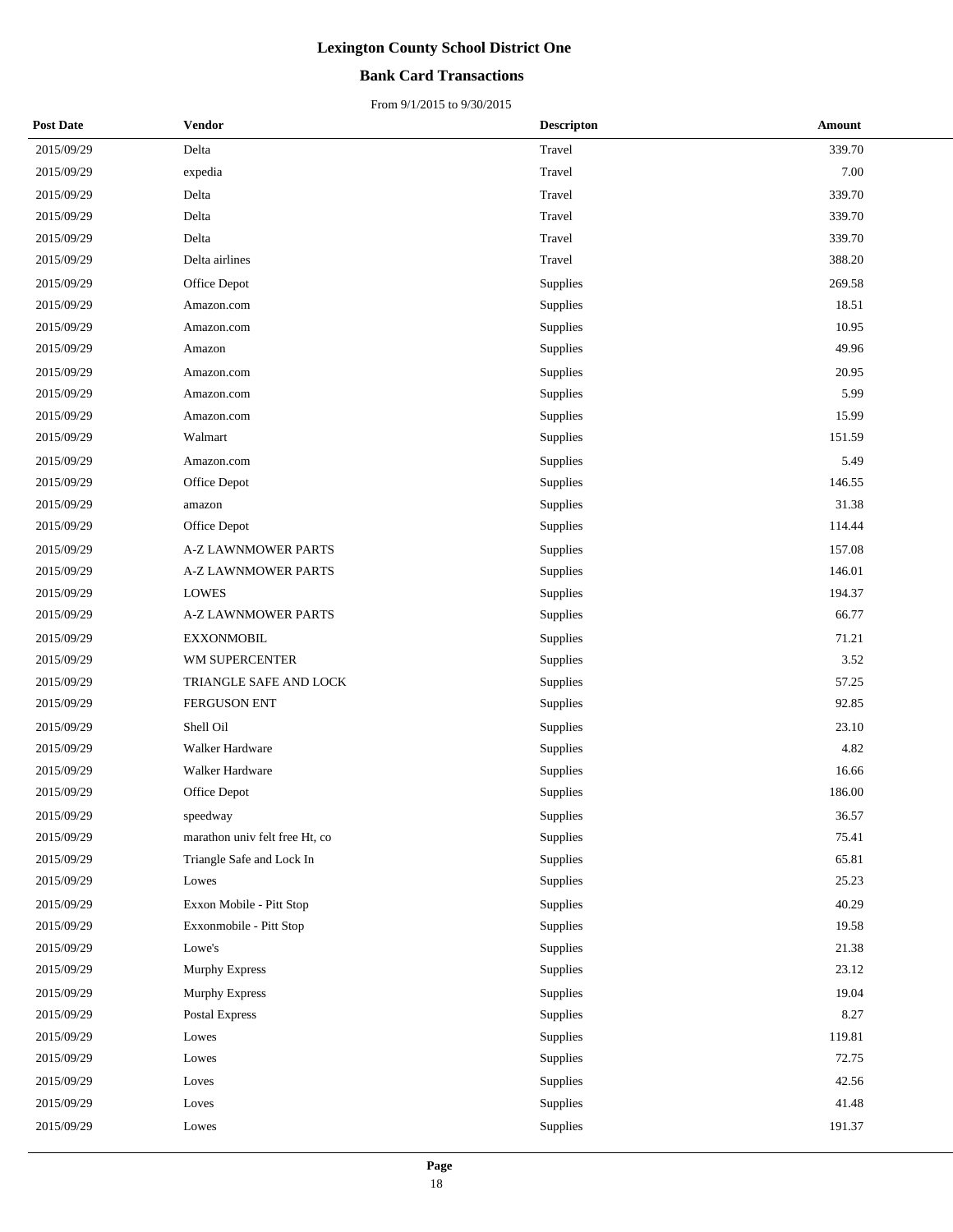### **Bank Card Transactions**

| <b>Post Date</b> | Vendor                   | <b>Descripton</b>         | Amount   |
|------------------|--------------------------|---------------------------|----------|
| 2015/09/29       | 123 Sign Up              | Travel                    | 375.00   |
| 2015/09/29       | 123 Sign Up              | Travel                    | 375.00   |
| 2015/09/29       | Walmart                  | Supplies                  | 25.66    |
| 2015/09/29       | Dollar General           | Supplies                  | 26.00    |
| 2015/09/29       | Amazon                   | Pupil Activity            | 95.77    |
| 2015/09/29       | Theatrefolk              | Pupil Activity            | 10.95    |
| 2015/09/29       | Pioneerdrama.com         | Pupil Activity            | 33.25    |
| 2015/09/29       | WM SUPERCENTER           | Pupil Activity            | 238.42   |
| 2015/09/29       | Walmart                  | Pupil Activity            | 71.91    |
| 2015/09/29       | Raptor                   | Pupil Activity            | 100.00   |
| 2015/09/29       | Office depot             | Pupil Activity            | 31.43    |
| 2015/09/29       | walmart                  | Pupil Activity            | 26.93    |
| 2015/09/29       | chick-fil-a              | Pupil Activity            | 90.00    |
| 2015/09/29       | amazon                   | Pupil Activity            | 20.80    |
| 2015/09/29       | Walmart                  | Pupil Activity            | 91.67    |
| 2015/09/29       | Walmart                  | Pupil Activity            | 184.92   |
| 2015/09/29       | SCMEA orchestra          | Pupil Activity            | 40.00    |
| 2015/09/29       | Amazon                   | Pupil Activity            | 141.16   |
| 2015/09/29       | Cable & Connections      | Pupil Activity            | 61.63    |
| 2015/09/29       | amazon                   | Pupil Activity            | 118.30   |
| 2015/09/29       | Sonic                    | Pupil Activity            | 170.13   |
| 2015/09/29       | Todd & Moore             | Pupil Activity            | 38.88    |
| 2015/09/29       | Food Lion                | Pupil Activity            | 23.81    |
| 2015/09/30       | AMAZON.COM AMZN.COM/BILL | Supplies                  | 55.70    |
| 2015/09/30       | AMAZON.COM AMZN.COM/BILL | Supplies                  | 47.24    |
| 2015/09/30       | Target                   | Supplies                  | 30.39    |
| 2015/09/30       | USPS 45500000729800364   | Supplies                  | 98.00    |
| 2015/09/30       | AMAZON.COM AMZN.COM/BILL | Supplies                  | 44.28    |
| 2015/09/30       | Quill.com                | Supplies                  | 47.70    |
| 2015/09/30       | Target                   | Supplies                  | 81.95    |
| 2015/09/30       | Learning A-Z             | Software Renewal/Agreemen | 106.95   |
| 2015/09/30       | <b>BrainPop</b>          | Software Renewal/Agreemen | 220.00   |
| 2015/09/30       | Amazon.com               | Software Renewal/Agreemen | 89.00    |
| 2015/09/30       | <b>USPS</b>              | Supplies                  | 8.91     |
| 2015/09/30       | Amazon.com               | Supplies                  | 32.97    |
| 2015/09/30       | Amazon.com               | Supplies                  | 37.65    |
| 2015/09/30       | Music in Motion          | Supplies                  | 139.63   |
| 2015/09/30       | Office Depot             | Supplies                  | 27.80    |
| 2015/09/30       | BestBuy.com              | Supplies                  | 160.47   |
| 2015/09/30       | <b>USPS</b>              | Supplies                  | 34.01    |
| 2015/09/30       | Amazon.com               | Supplies                  | 52.78    |
| 2015/09/30       | <b>STAPLES</b>           | Supplies                  | 17.11    |
| 2015/09/30       | THE HOME DEPOT           | Supplies                  | 55.89    |
| 2015/09/30       | <b>LOWES</b>             | Supplies                  | 26.72    |
| 2015/09/30       | THE HOME DEPOT           | Supplies                  | $-55.89$ |
|                  |                          |                           |          |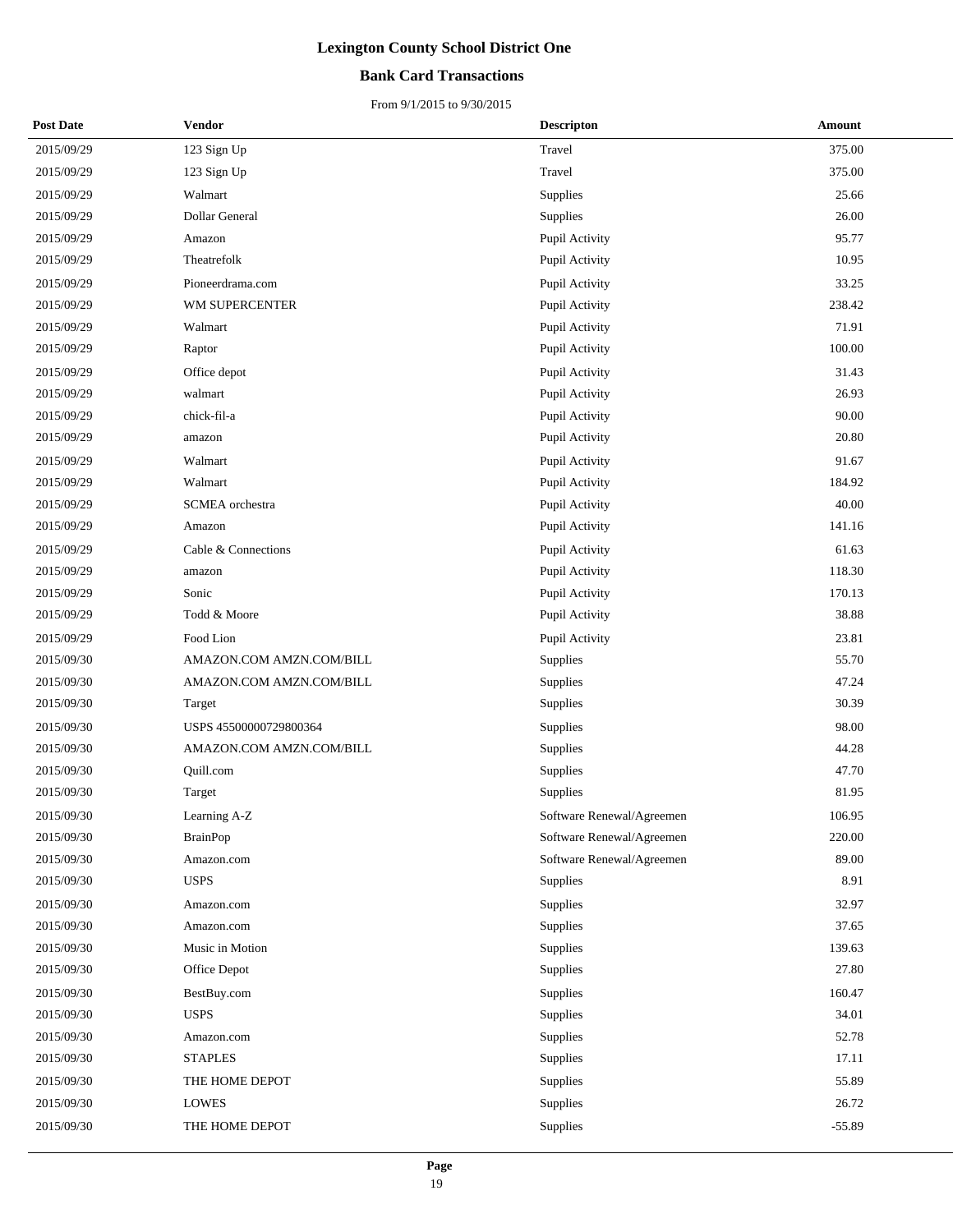### **Bank Card Transactions**

| <b>Post Date</b> | <b>Vendor</b>                 | <b>Descripton</b>         | <b>Amount</b> |
|------------------|-------------------------------|---------------------------|---------------|
| 2015/09/30       | WALMART                       | Supplies                  | 167.55        |
| 2015/09/30       | <b>EXXONMOBILE</b>            | Supplies                  | 40.38         |
| 2015/09/30       | <b>AED SUPERSTORE</b>         | Supplies                  | 97.94         |
| 2015/09/30       | overnight prints              | Printing and Binding      | 12.74         |
| 2015/09/30       | vistaprint                    | Printing and Binding      | 19.98         |
| 2015/09/30       | office depot                  | Supplies                  | 158.32        |
| 2015/09/30       | walmart                       | Supplies                  | 14.82         |
| 2015/09/30       | office depot                  | Supplies                  | 128.38        |
| 2015/09/30       | <b>USPS</b>                   | Supplies                  | 252.00        |
| 2015/09/30       | Walmart                       | Supplies                  | 27.07         |
| 2015/09/30       | N2Y                           | Software Renewal/Agreemen | 159.00        |
| 2015/09/30       | Office Depot                  | Supplies                  | 235.65        |
| 2015/09/30       | Office Depot                  | Supplies                  | 44.93         |
| 2015/09/30       | Dollar General                | Supplies                  | 10.70         |
| 2015/09/30       | Office Depot                  | Supplies                  | 43.85         |
| 2015/09/30       | Walmart                       | Supplies                  | 42.46         |
| 2015/09/30       | Office Depot                  | Supplies                  | 48.13         |
| 2015/09/30       | Office Depot                  | Supplies                  | 128.36        |
| 2015/09/30       | <b>RADIOFLYER</b>             | Supplies                  | 180.82        |
| 2015/09/30       | AMAZON.COM AMZN.COM/BILL      | Supplies                  | 45.33         |
| 2015/09/30       | AMAZON.COM AMZN.COM/BILL      | Supplies                  | 11.76         |
| 2015/09/30       | KMART 7616                    | Supplies                  | 32.07         |
| 2015/09/30       | WALMART.COM                   | Supplies                  | 97.98         |
| 2015/09/30       | AMAZON.COM AMZN.COM/BILL      | Supplies                  | 50.94         |
| 2015/09/30       | Orbitz.com                    | Travel                    | 1,292.04      |
| 2015/09/30       | Office Depot                  | Supplies                  | 143.56        |
| 2015/09/30       | Amazon.com                    | Supplies                  | 115.50        |
| 2015/09/30       | Lowes                         | Supplies                  | 79.22         |
| 2015/09/30       | Monoprice                     | Supplies                  | 133.18        |
| 2015/09/30       | <b>Webstaurant Store</b>      | Supplies                  | 86.58         |
| 2015/09/30       | Chief                         | Supplies                  | 43.70         |
| 2015/09/30       | Amazon.com                    | Supplies                  | 41.94         |
| 2015/09/30       | <b>Teachers Discovery</b>     | Supplies                  | 105.96        |
| 2015/09/30       | Wal-Mart                      | Supplies                  | 20.95         |
| 2015/09/30       | Lowe's                        | Supplies                  | 347.54        |
| 2015/09/30       | Pinestraw Place               | Supplies                  | 650.58        |
| 2015/09/30       | Office Depot                  | Supplies                  | 219.31        |
| 2015/09/30       | <b>USPS-Lexington Station</b> | Supplies                  | 763.00        |
| 2015/09/30       | Office Depot                  | Supplies                  | 300.33        |
| 2015/09/30       | <b>Staples</b>                | Supplies                  | 74.88         |
| 2015/09/30       | Office Depot                  | Supplies                  | 74.12         |
| 2015/09/30       | <b>Staples Direct</b>         | Supplies                  | 113.40        |
| 2015/09/30       | <b>Staples Direct</b>         | Supplies                  | 103.68        |
| 2015/09/30       | Office Depot                  | Supplies                  | 51.35         |
| 2015/09/30       | Amazon                        | Supplies                  | 40.58         |
|                  |                               |                           |               |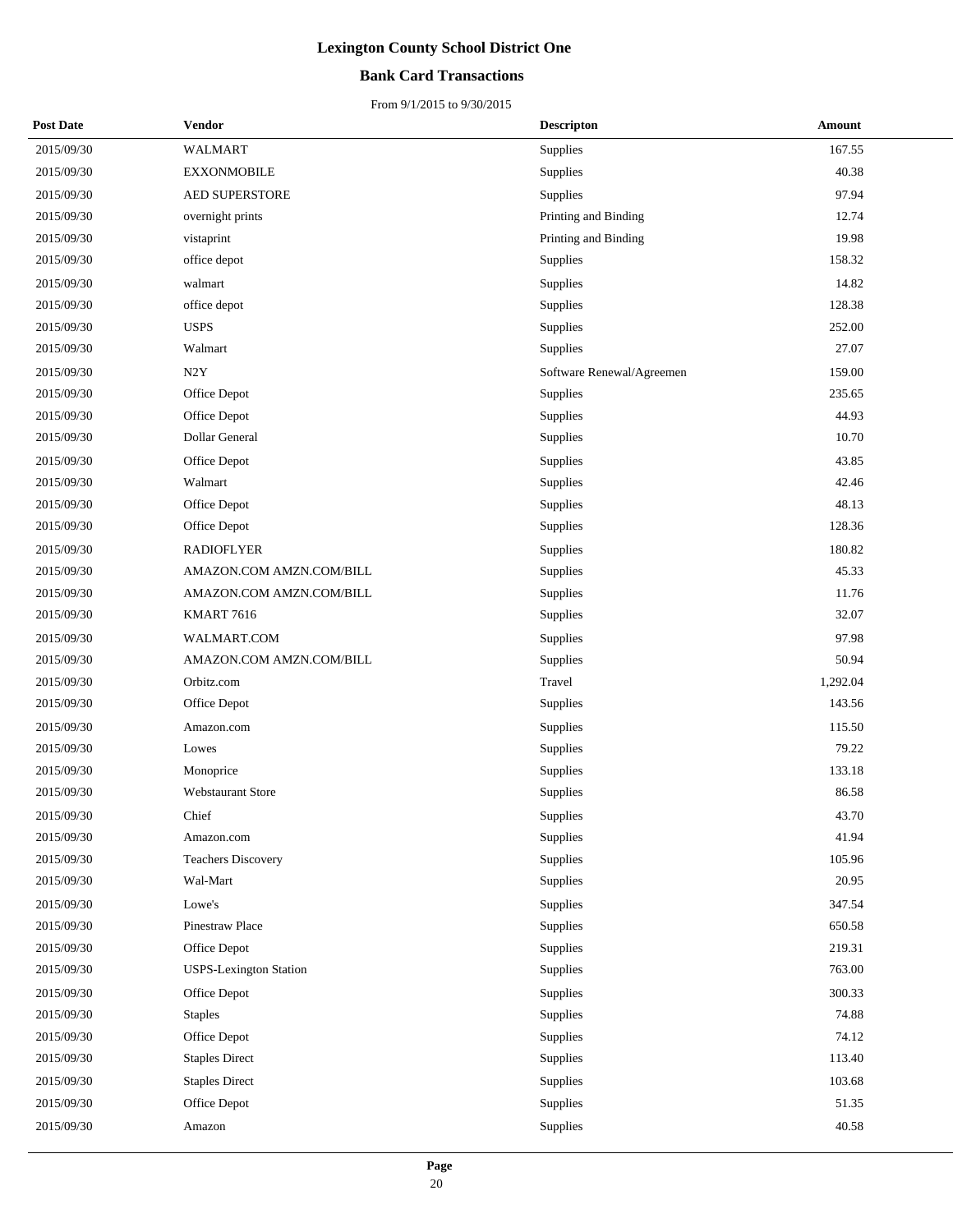### **Bank Card Transactions**

| <b>Post Date</b> | Vendor                           | <b>Descripton</b>          | Amount |
|------------------|----------------------------------|----------------------------|--------|
| 2015/09/30       | <b>Communication Specialists</b> | Supplies                   | 205.20 |
| 2015/09/30       | Raptor Technologies              | Supplies                   | 200.00 |
| 2015/09/30       | Trophy and Awards Center         | Supplies                   | 17.66  |
| 2015/09/30       | Wal Mart                         | Supplies                   | 134.84 |
| 2015/09/30       | CollegeBoard                     | Travel                     | 215.00 |
| 2015/09/30       | Shell Oil                        | Supplies                   | 13.46  |
| 2015/09/30       | V & O Tire & Auto Supply         | Supplies                   | 61.04  |
| 2015/09/30       | <b>Walker Hardware</b>           | Supplies                   | 90.04  |
| 2015/09/30       | <b>BILO</b>                      | Supplies                   | 26.23  |
| 2015/09/30       | TRUE VALUE                       | Supplies                   | 26.50  |
| 2015/09/30       | WALMART                          | Supplies                   | 63.58  |
| 2015/09/30       | SCHNEIDER ELECTRIC               | Supplies                   | 103.78 |
| 2015/09/30       | <b>LOWES</b>                     | Supplies                   | 247.88 |
| 2015/09/30       | <b>GENERAL SALES</b>             | Supplies                   | 42.32  |
| 2015/09/30       | <b>WALMART</b>                   | <b>Supplies</b>            | 58.90  |
| 2015/09/30       | SHELL OIL                        | Supplies                   | 48.56  |
| 2015/09/30       | OFFICE DEPOT                     | Supplies                   | 21.38  |
| 2015/09/30       | PINE PRESS                       | Supplies                   | 156.32 |
| 2015/09/30       | <b>CITY ELECTRIC</b>             | Supplies                   | 35.69  |
| 2015/09/30       | <b>BILO</b>                      | Supplies                   | 41.33  |
| 2015/09/30       | walmart                          | Supplies                   | 52.47  |
| 2015/09/30       | Amazon                           | Supplies                   | 22.99  |
| 2015/09/30       | <b>NAfME</b>                     | Travel                     | 124.00 |
| 2015/09/30       | OFFICE DEPOT                     | <b>Technology Supplies</b> | 427.99 |
| 2015/09/30       | Amazon                           | Supplies                   | 69.62  |
| 2015/09/30       | Walmart                          | Supplies                   | 7.46   |
| 2015/09/30       | Youthlight                       | Supplies                   | 60.40  |
| 2015/09/30       | WalMart                          | Supplies                   | 111.34 |
| 2015/09/30       | WAL-MART #0881                   | Supplies                   | 69.92  |
| 2015/09/30       | Amazon                           | Supplies                   | 150.00 |
| 2015/09/30       | Amazon                           | Supplies                   | 56.00  |
| 2015/09/30       | School Health Supply             | Supplies                   | 232.81 |
| 2015/09/30       | Wal-Mart                         | Supplies                   | 66.77  |
| 2015/09/30       | amazon                           | Supplies                   | 171.19 |
| 2015/09/30       | amazon                           | Supplies                   | 30.49  |
| 2015/09/30       | Little bit electronics           | Supplies                   | 169.15 |
| 2015/09/30       | amazon                           | Supplies                   | 24.20  |
| 2015/09/30       | amazon                           | Supplies                   | 108.03 |
| 2015/09/30       | amazon                           | Supplies                   | 45.98  |
| 2015/09/30       | Audible.com                      | Library Books              | 589.71 |
| 2015/09/30       | Amazon                           | Library Books              | 74.28  |
| 2015/09/30       | Amazon                           | <b>Library Books</b>       | 43.91  |
| 2015/09/30       | Amazon.com                       | <b>Library Books</b>       | 34.76  |
| 2015/09/30       | Amazon.com                       | Library Books              | 54.40  |
| 2015/09/30       | MAKE                             | Periodicals                | 79.95  |
|                  |                                  |                            |        |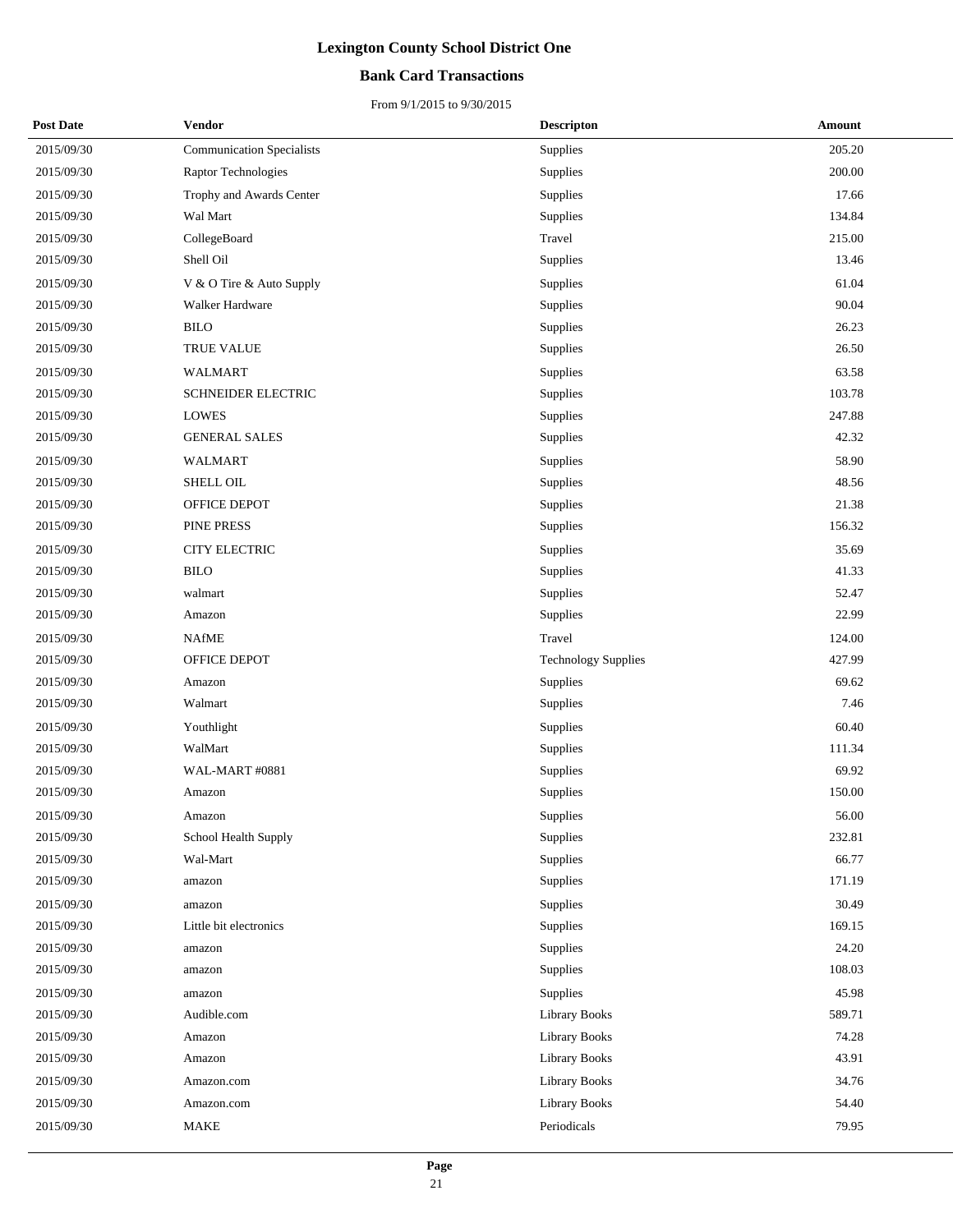### **Bank Card Transactions**

| <b>Post Date</b> | Vendor                         | <b>Descripton</b>     | Amount   |
|------------------|--------------------------------|-----------------------|----------|
| 2015/09/30       | <b>Comfort Consults - KIPS</b> | Inst Prog Improvement | 70.00    |
| 2015/09/30       | Center for Credentialing (GCDF | Inst Prog Improvement | 100.00   |
| 2015/09/30       | Parents As Teachers            | Inst Prog Improvement | 190.00   |
| 2015/09/30       | South Carolina Association     | Travel                | 175.00   |
| 2015/09/30       | Delta Airlines                 | Travel                | 319.20   |
| 2015/09/30       | Delta Air                      | Travel                | 745.20   |
| 2015/09/30       | <b>Travel Insurance</b>        | Travel                | 63.00    |
| 2015/09/30       | Litchfield Beach and Golf Reso | Travel                | 103.36   |
| 2015/09/30       | Delta Air                      | Travel                | 1,091.20 |
| 2015/09/30       | Delta Airlines                 | Travel                | 319.20   |
| 2015/09/30       | American School Counseling Ass | Travel                | 200.00   |
| 2015/09/30       | Delta Airlines                 | Travel                | 319.20   |
| 2015/09/30       | <b>ASCA</b>                    | Travel                | 200.00   |
| 2015/09/30       | Ed Leader 21                   | Travel                | 1,100.00 |
| 2015/09/30       | <b>Travel Insurance Policy</b> | Travel                | 44.71    |
| 2015/09/30       | Pine Press Printing            | Printing and Binding  | 617.66   |
| 2015/09/30       | Pine Press                     | Printing and Binding  | 202.39   |
| 2015/09/30       | Office Depot                   | Supplies              | 599.17   |
| 2015/09/30       | Discount School Supply         | Supplies              | 39.92    |
| 2015/09/30       | Office Depot                   | Supplies              | 178.64   |
| 2015/09/30       | Carolina Pottery               | Supplies              | 10.69    |
| 2015/09/30       | Hewlett Packard                | Supplies              | 416.18   |
| 2015/09/30       | <b>ASCD</b>                    | Dues and Fees         | 88.10    |
| 2015/09/30       | Phi Delta Kappa                | Dues and Fees         | 95.00    |
| 2015/09/30       | <b>ATD</b>                     | Dues and Fees         | 229.00   |
| 2015/09/30       | $\operatorname{ACTFL}$         | Dues and Fees         | 148.00   |
| 2015/09/30       | Zoe's                          | Other Objects         | 57.72    |
| 2015/09/30       | American airlines              | Travel                | 317.70   |
| 2015/09/30       | Assoc. superv and curr         | Travel                | 89.00    |
| 2015/09/30       | Walmart                        | Supplies              | 28.59    |
| 2015/09/30       | Publix                         | Supplies              | 17.84    |
| 2015/09/30       | Gourmet to Go                  | Supplies              | 51.36    |
| 2015/09/30       | <b>SCASA</b>                   | Travel                | 125.00   |
| 2015/09/30       | Walmart                        | Supplies              | 87.28    |
| 2015/09/30       | Krispy Kreme                   | Supplies              | 8.01     |
| 2015/09/30       | Walmart                        | Supplies              | 10.65    |
| 2015/09/30       | Chick Fil A                    | Other Objects         | 110.75   |
| 2015/09/30       | Miyo's                         | Other Objects         | 85.07    |
| 2015/09/30       | <b>USA Test Prep</b>           | Supplies              | 350.00   |
| 2015/09/30       | ASSOC SUPERV AND CURR          | Dues and Fees         | 94.00    |
| 2015/09/30       | ASSOC SUPERV AND CURR          | Dues and Fees         | 94.00    |
| 2015/09/30       | Office Depot                   | Supplies              | 109.07   |
| 2015/09/30       | Raptor                         | Supplies              | 10.00    |
| 2015/09/30       | Delta Air                      | Travel                | 530.20   |
| 2015/09/30       | Delta Air                      | Travel                | 530.20   |
|                  |                                |                       |          |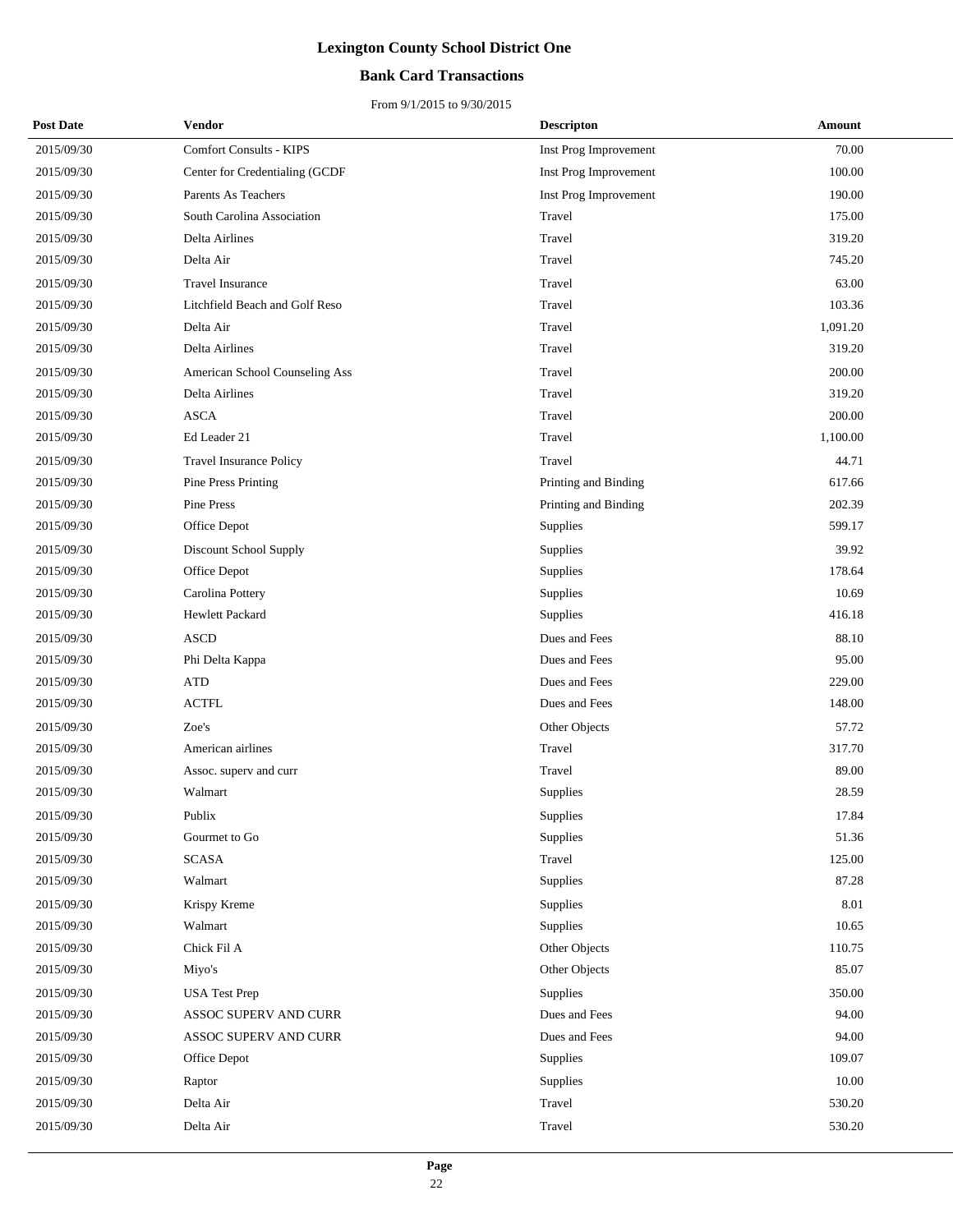### **Bank Card Transactions**

| <b>Post Date</b> | Vendor                         | <b>Descripton</b>   | Amount    |
|------------------|--------------------------------|---------------------|-----------|
| 2015/09/30       | Delta Air                      | Travel              | 530.20    |
| 2015/09/30       | Delta Air                      | Travel              | 530.20    |
| 2015/09/30       | Expedia (Rental Car)           | Travel              | 171.14    |
| 2015/09/30       | SC ASSOC OF CPAS 803-791-4181  | Travel              | 80.00     |
| 2015/09/30       | SC ASSOC OF CPAS 803-791-4181  | Travel              | 215.00    |
| 2015/09/30       | USAIRWAYS 0377709906520 CHICAG | Travel              | 614.20    |
| 2015/09/30       | DISCOUNT CREDITCARD SUPP HIGHL | Supplies            | 32.00     |
| 2015/09/30       | OFFICE DEPOT #2196 LEXINGTON S | Supplies            | 59.90     |
| 2015/09/30       | FREDPRYOR CAREERTRACK 800-5563 | Dues and Fees       | 199.00    |
| 2015/09/30       | Columbia Flag                  | Supplies-Maintenace | 361.66    |
| 2015/09/30       | Ink Technologies               | Supplies-Maintenace | 316.00    |
| 2015/09/30       | Mill Supply                    | Supplies-Maintenace | $-300.01$ |
| 2015/09/30       | Northern Tool                  | Supplies-Maintenace | 313.97    |
| 2015/09/30       | <b>A-Z LAWNMOWER PARTS</b>     | Supplies            | 209.75    |
| 2015/09/30       | TRIANGLE SAFE AND LOCK         | Supplies            | 63.08     |
| 2015/09/30       | LR HOOK TIRE                   | Supplies            | 61.60     |
| 2015/09/30       | <b>LOWES</b>                   | Supplies            | 228.76    |
| 2015/09/30       | <b>EXXONMOBIL</b>              | Supplies            | 52.58     |
| 2015/09/30       | LOWES                          | Supplies            | 199.39    |
| 2015/09/30       | TRACTOR SUPPLY CO              | Supplies            | 64.19     |
| 2015/09/30       | Whaley                         | Supplies-Maintenace | 102.71    |
| 2015/09/30       | Sherwin Williams               | Supplies-Maintenace | 90.28     |
| 2015/09/30       | Ferguson                       | Supplies-Maintenace | 53.67     |
| 2015/09/30       | Lowe's                         | Supplies            | 231.99    |
| 2015/09/30       | Walker Hardware                | Supplies            | 31.32     |
| 2015/09/30       | Walker Hardware                | Supplies            | 21.60     |
| 2015/09/30       | Walker Hardware                | Supplies            | 15.25     |
| 2015/09/30       | Shell Oil                      | Supplies            | 31.04     |
| 2015/09/30       | Ferguson Enterprises           | Supplies            | 5.18      |
| 2015/09/30       | V & O Tire & Auto Supply       | Supplies            | 15.00     |
| 2015/09/30       | Shell Oil                      | Supplies            | 32.32     |
| 2015/09/30       | Home Depot                     | Supplies-Maintenace | 189.38    |
| 2015/09/30       | GTC CE                         | Travel              | 249.00    |
| 2015/09/30       | Lowe's                         | Supplies-Maintenace | 10.65     |
| 2015/09/30       | Gateway                        | Supplies-Maintenace | 38.30     |
| 2015/09/30       | Home Depot                     | Supplies-Maintenace | 189.38    |
| 2015/09/30       | speedway                       | Supplies            | 30.69     |
| 2015/09/30       | Lowes                          | Supplies            | 84.47     |
| 2015/09/30       | Lowes                          | Supplies            | 45.96     |
| 2015/09/30       | lowes                          | Supplies            | 55.64     |
| 2015/09/30       | Lowe's                         | Supplies            | 29.45     |
| 2015/09/30       | <b>EXXONMOBIL</b>              | Supplies            | 55.90     |
| 2015/09/30       | TRUE VALUE                     | Supplies            | 26.50     |
| 2015/09/30       | <b>LOWES</b>                   | Supplies            | 77.45     |
| 2015/09/30       | City Electric                  | Supplies-Maintenace | 23.33     |
|                  |                                |                     |           |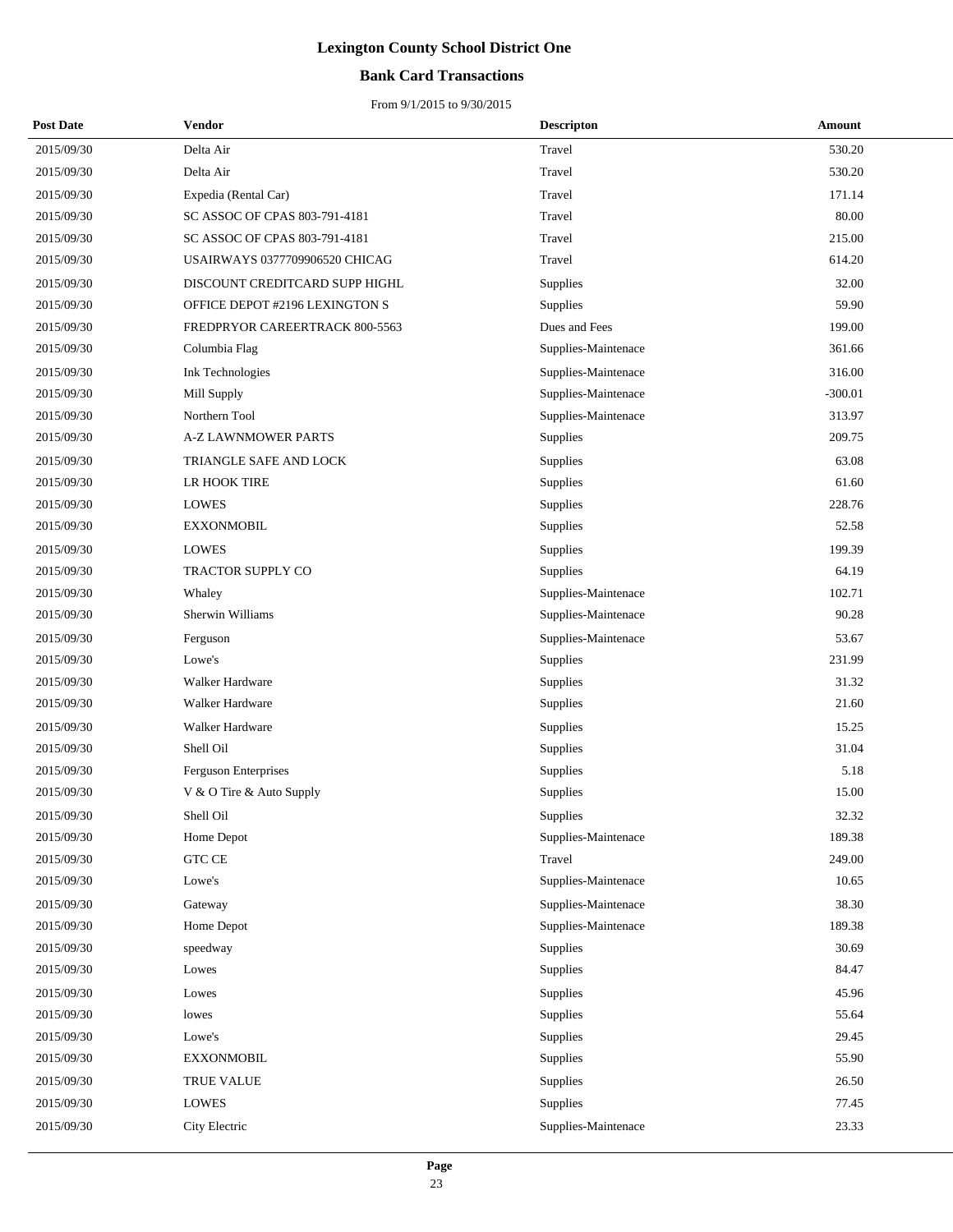### **Bank Card Transactions**

| <b>Post Date</b> | Vendor                 | <b>Descripton</b>   | <b>Amount</b> |
|------------------|------------------------|---------------------|---------------|
| 2015/09/30       | Home Depot             | Supplies-Maintenace | 126.72        |
| 2015/09/30       | Lowes                  | <b>Supplies</b>     | 91.61         |
| 2015/09/30       | <b>Murphy Express</b>  | Supplies            | 34.23         |
| 2015/09/30       | Gateway                | Supplies-Maintenace | 22.17         |
| 2015/09/30       | Ferguson               | Supplies-Maintenace | 25.36         |
| 2015/09/30       | Lowe's                 | Supplies-Maintenace | 28.37         |
| 2015/09/30       | Sherwin Williams       | Supplies-Maintenace | 303.60        |
| 2015/09/30       | Lowe's                 | Supplies-Maintenace | 52.67         |
| 2015/09/30       | Lowes                  | Supplies            | 180.35        |
| 2015/09/30       | Stop N Shop            | Supplies            | 29.68         |
| 2015/09/30       | Derrick's              | Supplies            | 20.50         |
| 2015/09/30       | Ed Smith Lumber        | Supplies            | 174.07        |
| 2015/09/30       | Ed Smith Lumber        | Supplies            | 35.22         |
| 2015/09/30       | Ed Smith Lumber        | Supplies            | 48.41         |
| 2015/09/30       | <b>CIRCLE K #03111</b> | Supplies            | 37.58         |
| 2015/09/30       | Kohl's                 | Supplies            | 106.98        |
| 2015/09/30       | Lexington True Value   | Supplies            | 80.20         |
| 2015/09/30       | <b>CVS</b>             | Supplies            | 28.87         |
| 2015/09/30       | Exxon/Pitt Stop        | Supplies            | 57.98         |
| 2015/09/30       | Pitt Stop              | Supplies            | 52.95         |
| 2015/09/30       | The Home Depot         | Supplies            | 22.97         |
| 2015/09/30       | <b>Murphy Express</b>  | Supplies            | 38.80         |
| 2015/09/30       | Lowes                  | Supplies            | 72.13         |
| 2015/09/30       | Lowes                  | Supplies            | 129.68        |
| 2015/09/30       | Whaley                 | Supplies-Maintenace | 16.13         |
| 2015/09/30       | Country Cupboard       | Supplies            | 19.79         |
| 2015/09/30       | Lowes                  | Supplies            | 34.09         |
| 2015/09/30       | Walker Hardware        | Supplies            | 4.54          |
| 2015/09/30       | GBC                    | Supplies            | 163.13        |
| 2015/09/30       | OPC COL Midlands Tech  | Travel              | 6.13          |
| 2015/09/30       | Sherwin Williams       | Supplies-Maintenace | 68.23         |
| 2015/09/30       | Lowe's                 | Supplies-Maintenace | 25.67         |
| 2015/09/30       | Lowe's                 | Supplies-Maintenace | 29.64         |
| 2015/09/30       | <b>Tractor Supply</b>  | Supplies            | 23.53         |
| 2015/09/30       | Sparrow Kennedy        | Supplies            | 52.97         |
| 2015/09/30       | Smith and Jones        | Supplies            | 30.17         |
| 2015/09/30       | Lowe's                 | Supplies            | 20.37         |
| 2015/09/30       | Lowe's                 | Supplies            | 64.04         |
| 2015/09/30       | <b>Tractor Supply</b>  | Supplies            | 36.36         |
| 2015/09/30       | Lowe's                 | Supplies            | 5.97          |
| 2015/09/30       | Murphy Express         | Supplies            | 64.91         |
| 2015/09/30       | Lowe's                 | Supplies            | 93.89         |
| 2015/09/30       | Wal Mart               | Supplies            | 16.99         |
| 2015/09/30       | Sherwin-Williams       | Supplies            | 24.55         |
| 2015/09/30       | Lowe's                 | Supplies            | 10.67         |
|                  |                        |                     |               |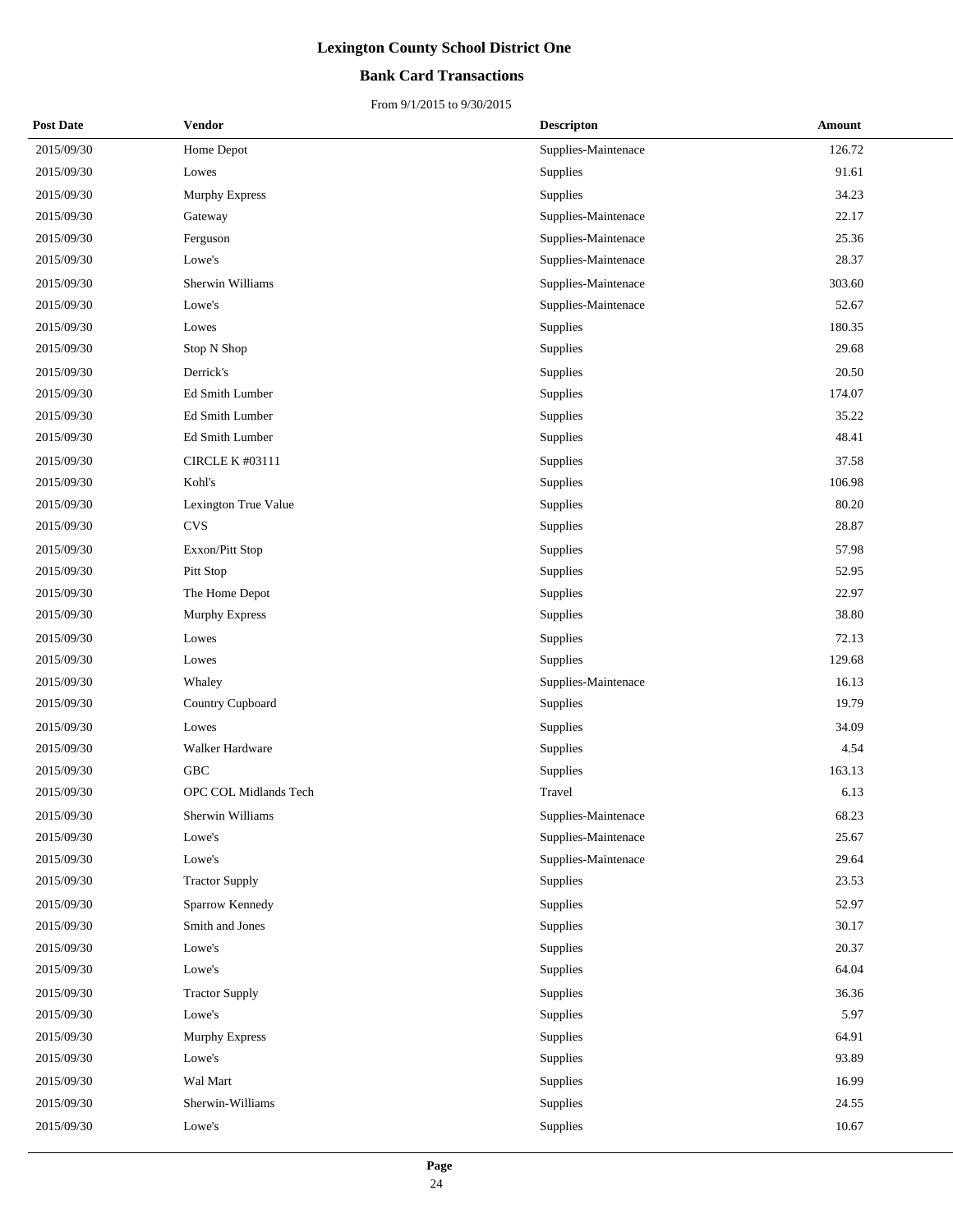### **Bank Card Transactions**

| <b>Post Date</b> | Vendor                         | <b>Descripton</b>          | Amount |
|------------------|--------------------------------|----------------------------|--------|
| 2015/09/30       | Wal Mart                       | Supplies                   | 171.61 |
| 2015/09/30       | Lowe's                         | Supplies                   | 7.47   |
| 2015/09/30       | Murphy Express                 | Supplies                   | 64.77  |
| 2015/09/30       | Lowe's                         | Supplies                   | 70.46  |
| 2015/09/30       | Parker's of Lexington          | Supplies                   | 10.70  |
| 2015/09/30       | Envato                         | Supplies                   | 20.00  |
| 2015/09/30       | Envato                         | Supplies                   | 40.00  |
| 2015/09/30       | Press Plus                     | Periodicals                | 8.95   |
| 2015/09/30       | Walmart                        | Other Objects              | 56.07  |
| 2015/09/30       | Home Depot                     | Supplies                   | 78.73  |
| 2015/09/30       | Home Depot                     | Supplies                   | 4.19   |
| 2015/09/30       | Office Depot                   | Supplies                   | 42.78  |
| 2015/09/30       | Bilo                           | Supplies                   | 16.05  |
| 2015/09/30       | Amazon.com                     | Supplies                   | 59.95  |
| 2015/09/30       | Office Depot                   | Supplies                   | 6.20   |
| 2015/09/30       | Office Depot                   | Supplies                   | 110.17 |
| 2015/09/30       | Cable and Connections          | <b>Technology Supplies</b> | 16.04  |
| 2015/09/30       | <b>Best Buy</b>                | <b>Technology Supplies</b> | 74.90  |
| 2015/09/30       | American Society of Safety Eng | Dues and Fees              | 175.00 |
| 2015/09/30       | TeachersPayTeachers            | Supplies                   | 27.98  |
| 2015/09/30       | Amazon.com                     | Supplies                   | 235.73 |
| 2015/09/30       | Child's 1st Publication        | Supplies                   | 658.25 |
| 2015/09/30       | Amazon.com                     | Supplies                   | 332.85 |
| 2015/09/30       | Walmart                        | Supplies                   | 36.58  |
| 2015/09/30       | <b>NAEYC</b>                   | Supplies                   | 34.80  |
| 2015/09/30       | Walmart                        | Supplies                   | 64.24  |
| 2015/09/30       | Schoolmate                     | Supplies                   | 112.85 |
| 2015/09/30       | 123 Signup                     | Travel                     | 375.00 |
| 2015/09/30       | 123 Signup                     | Travel                     | 375.00 |
| 2015/09/30       | Office Depot                   | Supplies                   | 139.08 |
| 2015/09/30       | International Literacy Assoc.  | Dues and Fees              | 69.00  |
| 2015/09/30       | Walmart                        | Other Objects              | 28.11  |
| 2015/09/30       | <b>SCASA</b>                   | Travel                     | 375.00 |
| 2015/09/30       | STORE SUPPLY                   | Supplies                   | 80.97  |
| 2015/09/30       | SP <sub>2</sub>                | Supplies                   | 249.00 |
| 2015/09/30       | <b>KW CAGES</b>                | Supplies                   | 793.15 |
| 2015/09/30       | AMAZON.COM                     | Supplies                   | 276.14 |
| 2015/09/30       | AL VOCATIONAL ASSOC            | Travel                     | 200.00 |
| 2015/09/30       | Taylor & Francis Books (Routle | Supplies                   | 908.70 |
| 2015/09/30       | Amazon                         | Supplies                   | 90.75  |
| 2015/09/30       | Amle                           | Supplies                   | 683.83 |
| 2015/09/30       | Office Depot                   | Supplies                   | 121.47 |
| 2015/09/30       | Amazon                         | Supplies                   | 203.89 |
| 2015/09/30       | Amazon                         | Supplies                   | 68.79  |
| 2015/09/30       | Office Depot                   | Supplies                   | 139.06 |
|                  |                                |                            |        |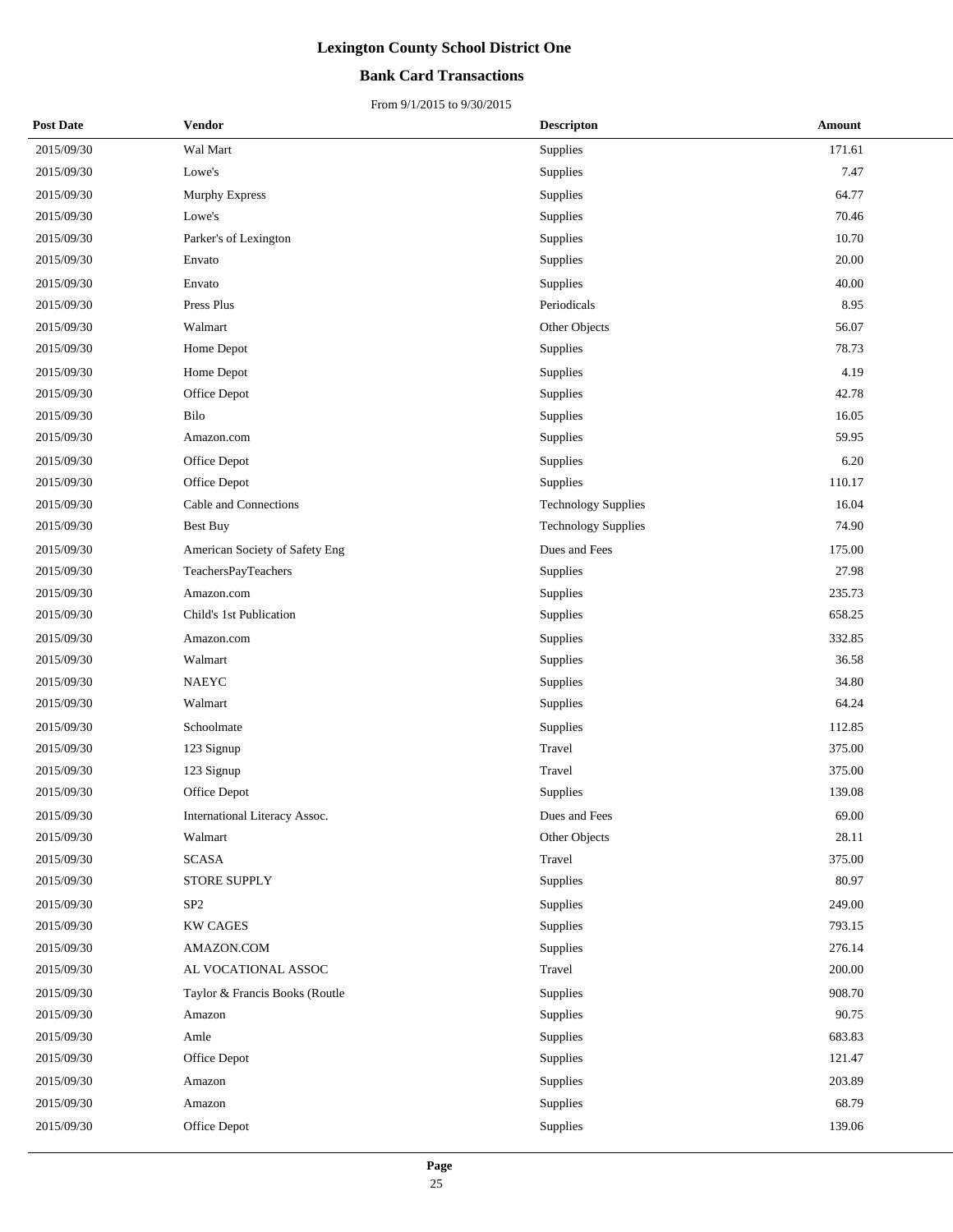### **Bank Card Transactions**

| <b>Post Date</b> | Vendor                             | <b>Descripton</b> | Amount |
|------------------|------------------------------------|-------------------|--------|
| 2015/09/30       | <b>Expeditionary Learning Gear</b> | Supplies          | 225.00 |
| 2015/09/30       | Amazon                             | Supplies          | 97.31  |
| 2015/09/30       | <b>Expeditionary Learning Gear</b> | Supplies          | 225.00 |
| 2015/09/30       | Amazon Marketplace                 | Supplies          | 41.83  |
| 2015/09/30       | Amazon Marketplace                 | Supplies          | 958.12 |
| 2015/09/30       | Dollar General                     | Supplies          | 9.63   |
| 2015/09/30       | <b>Graduate Studies</b>            | Travel            | 200.00 |
| 2015/09/30       | Amazon                             | Supplies          | 6.41   |
| 2015/09/30       | <b>SCCTM</b>                       | Travel            | 117.00 |
| 2015/09/30       | <b>SCCTM</b>                       | Travel            | 26.00  |
| 2015/09/30       | Office Depot                       | Supplies          | 79.23  |
| 2015/09/30       | Office Depot                       | Supplies          | 138.76 |
| 2015/09/30       | Office Depot                       | Supplies          | 469.77 |
| 2015/09/30       | Office Depot                       | Supplies          | 249.09 |
| 2015/09/30       | Office Depot                       | Supplies          | 305.58 |
| 2015/09/30       | Office Depot                       | Supplies          | 293.27 |
| 2015/09/30       | Amazon                             | Pupil Activity    | 18.38  |
| 2015/09/30       | <b>JW</b> Pepper                   | Pupil Activity    | 63.99  |
| 2015/09/30       | <b>JW</b> Pepper                   | Pupil Activity    | 35.99  |
| 2015/09/30       | <b>JW</b> Pepper                   | Pupil Activity    | 188.42 |
| 2015/09/30       | Theatrefold                        | Pupil Activity    | 20.95  |
| 2015/09/30       | Amazon                             | Pupil Activity    | 26.02  |
| 2015/09/30       | Office Depot                       | Pupil Activity    | 123.05 |
| 2015/09/30       | Target                             | Pupil Activity    | 58.29  |
| 2015/09/30       | Walmart                            | Pupil Activity    | 109.07 |
| 2015/09/30       | Smore                              | Pupil Activity    | 39.00  |
| 2015/09/30       | Gopher                             | Pupil Activity    | 209.55 |
| 2015/09/30       | Gopher                             | Pupil Activity    | 225.04 |
| 2015/09/30       | Amazon                             | Pupil Activity    | 109.04 |
| 2015/09/30       | Amazon                             | Pupil Activity    | 163.67 |
| 2015/09/30       | <b>EPS</b>                         | Pupil Activity    | 251.58 |
| 2015/09/30       | <b>CVS</b> Pharmacy                | Pupil Activity    | 5.87   |
| 2015/09/30       | Publix                             | Pupil Activity    | 14.17  |
| 2015/09/30       | WM Supercenter                     | Pupil Activity    | 84.39  |
| 2015/09/30       | The Home Depot                     | Pupil Activity    | 96.11  |
| 2015/09/30       | Amazon Marketplace                 | Pupil Activity    | 17.88  |
| 2015/09/30       | College Board                      | Pupil Activity    | 60.97  |
| 2015/09/30       | Winthrop University                | Pupil Activity    | 748.63 |
| 2015/09/30       | Amazon Marketplace                 | Pupil Activity    | 474.91 |
| 2015/09/30       | <b>Bilo Grocery</b>                | Pupil Activity    | 13.98  |
| 2015/09/30       | Office Depot                       | Pupil Activity    | 60.64  |
| 2015/09/30       | walmart                            | Pupil Activity    | 14.56  |
| 2015/09/30       | walmart                            | Pupil Activity    | 28.41  |
| 2015/09/30       | walmart                            | Pupil Activity    | 35.74  |
| 2015/09/30       | walmart                            | Pupil Activity    | 25.08  |
|                  |                                    |                   |        |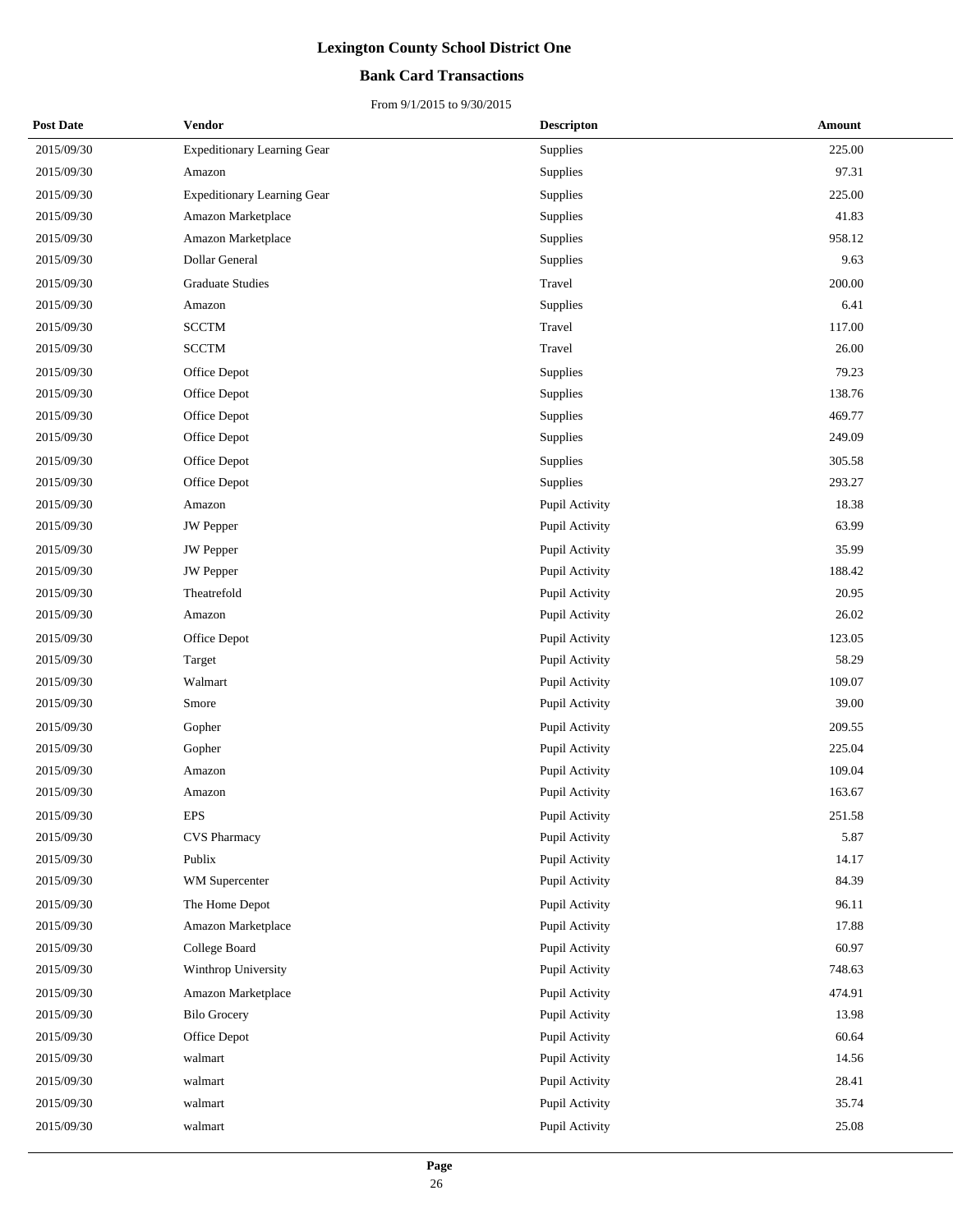### **Bank Card Transactions**

| <b>Post Date</b> | Vendor                        | <b>Descripton</b> | Amount   |
|------------------|-------------------------------|-------------------|----------|
| 2015/09/30       | Walmart                       | Pupil Activity    | 45.93    |
| 2015/09/30       | Michaels                      | Pupil Activity    | 23.58    |
| 2015/09/30       | <b>IGA</b>                    | Pupil Activity    | 25.33    |
| 2015/09/30       | SSI*Delta Frey Science        | Pupil Activity    | 813.71   |
| 2015/09/30       | <b>Musician Supply</b>        | Pupil Activity    | 247.93   |
| 2015/09/30       | Southwest Strings.com         | Pupil Activity    | 309.00   |
| 2015/09/30       | Dick's Sporting Goods         | Pupil Activity    | 160.39   |
| 2015/09/30       | Amazon                        | Pupil Activity    | 134.25   |
| 2015/09/30       | Koch Sporting Goods           | Pupil Activity    | 107.75   |
| 2015/09/30       | Walmart                       | Pupil Activity    | 35.78    |
| 2015/09/30       | IB store                      | Pupil Activity    | 293.35   |
| 2015/09/30       | IB store                      | Pupil Activity    | 8.80     |
| 2015/09/30       | US Foods 5D WC                | Pupil Activity    | 408.39   |
| 2015/09/30       | Musician Supply               | Pupil Activity    | 287.48   |
| 2015/09/30       | Pine Press Printing           | Pupil Activity    | 203.48   |
| 2015/09/30       | Office Depot                  | Pupil Activity    | 180.81   |
| 2015/09/30       | Sherwin-Williams              | Pupil Activity    | 529.26   |
| 2015/09/30       | Wilson & Associates           | Pupil Activity    | 475.00   |
| 2015/09/30       | Lowes                         | Pupil Activity    | 50.07    |
| 2015/09/30       | Exxon                         | Pupil Activity    | 9.27     |
| 2015/09/30       | Dixie Trophy                  | Pupil Activity    | 93.63    |
| 2015/09/30       | <b>Baby Changing Stations</b> | Pupil Activity    | 429.23   |
| 2015/09/30       | Shell Oil                     | Pupil Activity    | 12.33    |
| 2015/09/30       | Shell Oil                     | Pupil Activity    | 13.29    |
| 2015/09/30       | Finance Charge                | Pupil Activity    | 18.43    |
| 2015/09/30       | Ari-Med Pharmaceuticals       | Pupil Activity    | 65.38    |
| 2015/09/30       | <b>Stat Crew</b>              | Pupil Activity    | 400.00   |
| 2015/09/30       | Town and Country              | Pupil Activity    | 41.00    |
| 2015/09/30       | Lowes                         | Pupil Activity    | 155.92   |
| 2015/09/30       | Town and Country              | Pupil Activity    | 22.00    |
| 2015/09/30       | Town and Country              | Pupil Activity    | 31.48    |
| 2015/09/30       | Cracker Barrel                | Pupil Activity    | 708.16   |
| 2015/09/30       | Chick-Fila                    | Pupil Activity    | 587.25   |
| 2015/09/30       | Lowes                         | Pupil Activity    | 142.00   |
| 2015/09/30       | Lowes                         | Pupil Activity    | 179.95   |
| 2015/09/30       | Lowes                         | Pupil Activity    | $-42.78$ |
| 2015/09/30       | Lowes                         | Pupil Activity    | 4.26     |
| 2015/09/30       | Smug Mug                      | Pupil Activity    | 244.14   |
| 2015/09/30       | Lowes                         | Pupil Activity    | 56.40    |
| 2015/09/30       | Lowes                         | Pupil Activity    | 64.18    |
| 2015/09/30       | Walmart                       | Pupil Activity    | 53.16    |
| 2015/09/30       | ${\tt HUDL}$                  | Pupil Activity    | 99.00    |
| 2015/09/30       | Pro-Tuff                      | Pupil Activity    | 576.03   |
| 2015/09/30       | Walmart                       | Pupil Activity    | 7.00     |
| 2015/09/30       | <b>Little Caesars</b>         | Pupil Activity    | 74.90    |
|                  |                               |                   |          |